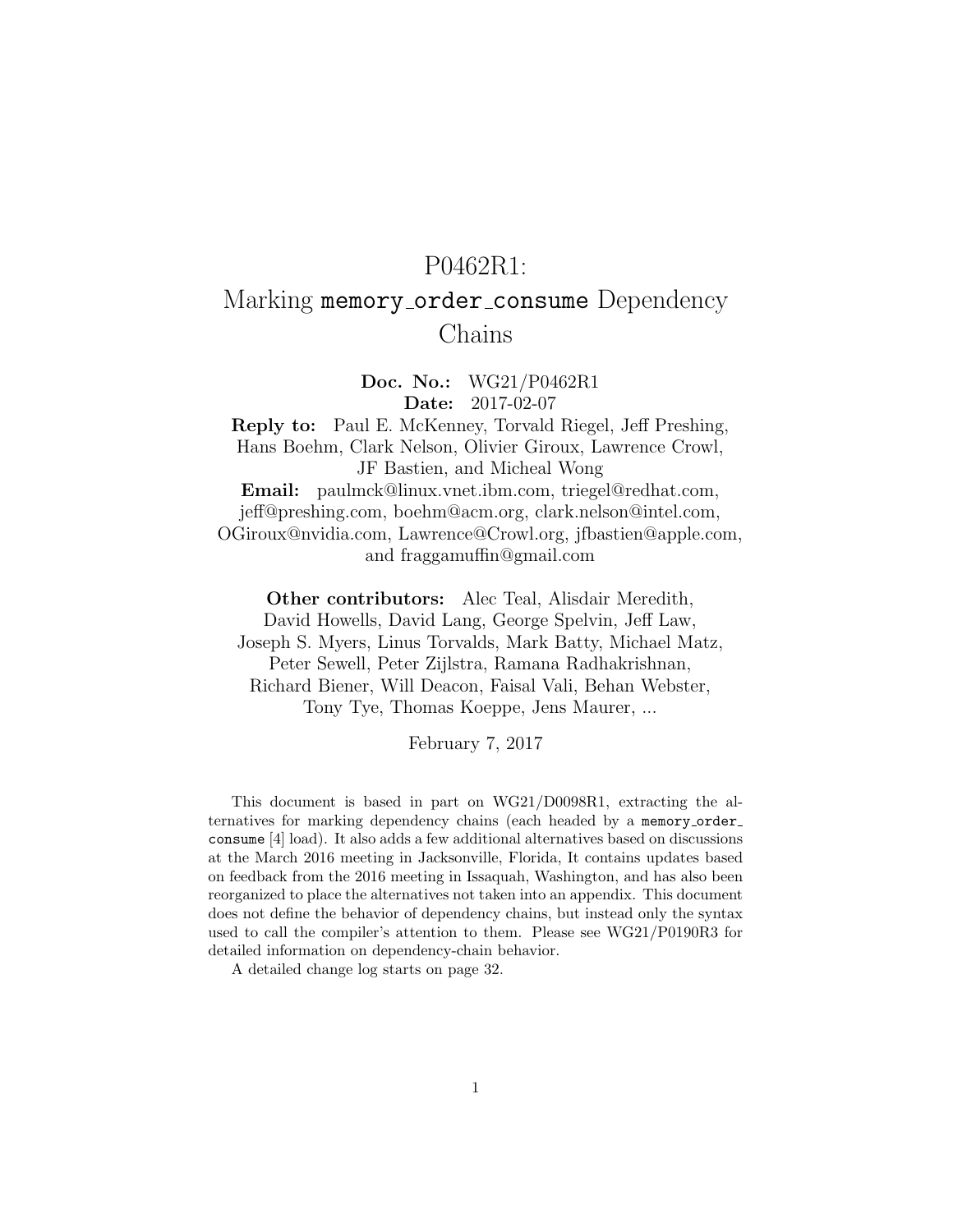## 1 Introduction

Spirited discussions of memory order consume at the Jacksonville meeting resulted in a few of items of agreement:

- 1. Dependency chains should be restricted to pointers. Please note that this excludes not only the troublesome objects of integral type, but also accesses to static members of classes.
- 2. Unmarked code can be handled by having the implementation behave as if markings had been supplied in all locations that could reasonably be marked. This allows natural handling of dependencies in unmarked code. This behavior should be controlled by a compiler flag. Such a flag is of course outside of the standard.
- 3. Software artifacts that are built standalone (such as the Linux kernel and numerous embedded projects) can reasonably use unmarked dependency chains. In contrast, software artifacts that are expected to dynamically link against standard libraries seem likely to need to mark their dependency chains.
- 4. Discussions involving marking of library APIs have been set aside for the moment, and so this document does not address this point.

These points result in three known valid ways of handling memory\_order\_ consume:

- 1. Ignore the markings and promote memory\_order\_consume to memory\_order\_ acquire, as is current practice.
- 2. On all known platforms other than DEC Alpha, $<sup>1</sup>$  $<sup>1</sup>$  $<sup>1</sup>$  ignore the markings, emit</sup> the same code for memory\_order\_consume as is emitted for memory\_order\_ relaxed, and suppress troublesome optimizations of pointers. However, there was some difficulty in arriving at a precise definition of "troublesome".
- 3. On all known platforms other than DEC Alpha, emit the same code for memory\_order\_consume as is emitted for memory\_order\_relaxed and suppress troublesome optimizations of marked pointers. The fact that such optimizations need not be suppressed for unmarked pointers means that a much more conservative definition of "troublesome" is feasible, thus reducing the need for precision. Note that pointer comparisons will still break dependency chains in some cases, unless the comparisons were carried out using proposed dependency-preserving pointer-comparison intrinsics.

<span id="page-1-0"></span><sup>&</sup>lt;sup>1</sup> DEC Alpha systems require that each memory\_order\_consume loads be followed by full memory-barrier instructions if there are any loads that depend on the memory order consume load [\[1,](#page-29-1) [3\]](#page-29-2). Therefore, on DEC Alpha we recommend promoting memory order consume loads to memory\_order\_acquire.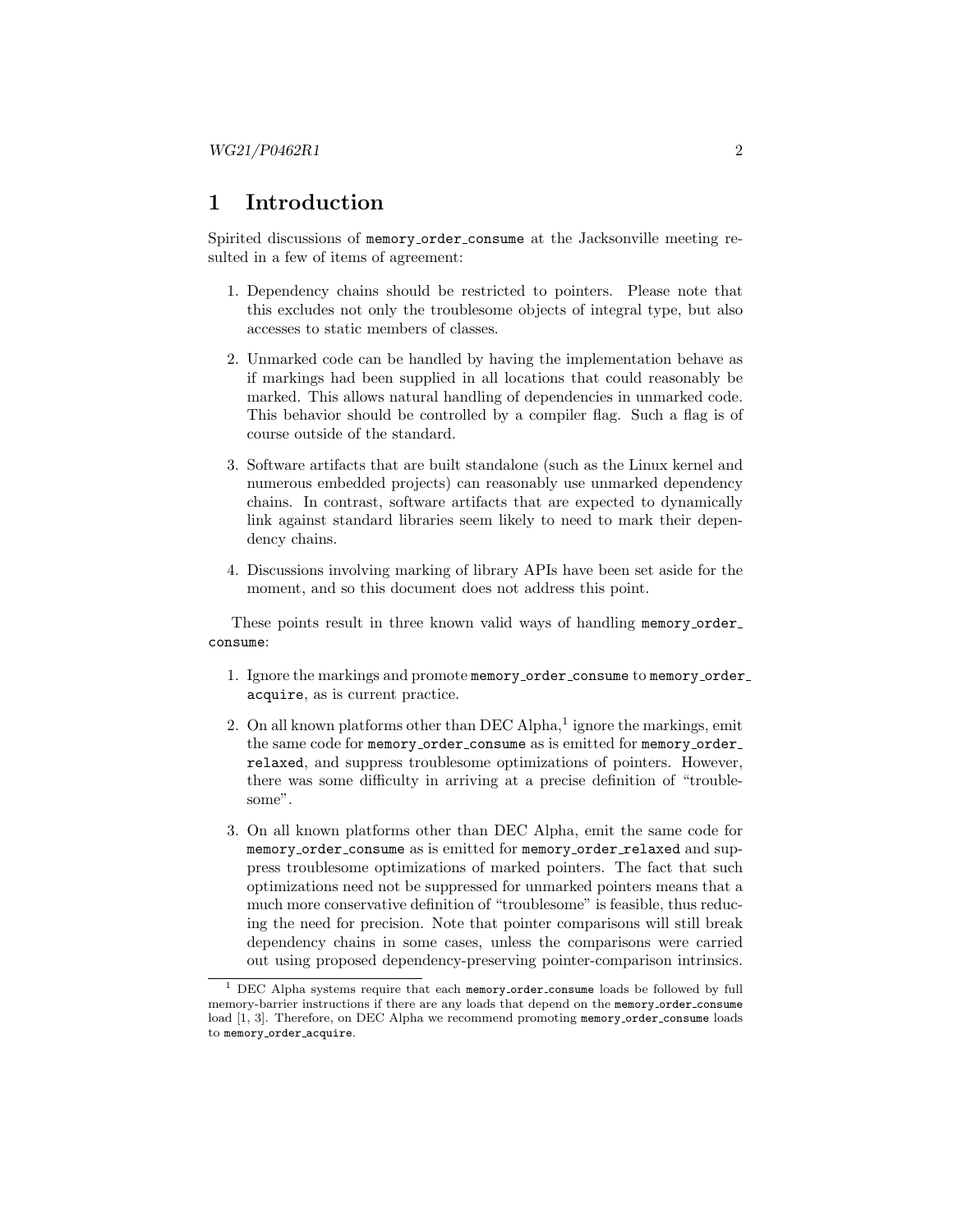Note further that the template-based method described in Section [3.2](#page-15-0) uses operator overloading so that the usual relational operators invoke these intrinsics.

The key requirement enabling memory\_order\_relaxed code to be emitted for memory order consume loads is the preservation of address and data dependencies through certain operations on pointers, as detailed in WG21/P0190R2. All known systems other than DEC Alpha preserve dependencies as required. "Troublesome optimizations" can be roughly characterized as user-visible data speculation. Note that hardware speculation and leveraging transactional-memory hardware to carry out software speculation are not user-visible [\[2\]](#page-29-3), and thus are consistent with emitting memory\_order\_relaxed code for memory\_order\_ consume loads.

However, a number of ways of marking dependency chains have been proposed and there was nothing resembling any sort of agreement on which should be used. This paper therefore catalogs approaches to marking dependency chains, and evaluates each against a set of representative use cases.

## <span id="page-2-0"></span>2 Representative Use Cases

This section uses the common definitions shown in Figure [1](#page-3-0) to discuss the use cases in the following list:

- 1. Simple case.
- 2. Function in via parameter.
- 3. Function out via return value.
- 4. Function both in and out, but different chains.
- 5. Dependency chain fanning out.
- 6. Dependency chain fanning in.
- 7. Dependency chain fanning both in and out.
- 8. Conditional compilation of endpoint accesses.
- 9. Examples involving handoff to locking.

Each of the above use cases is covered in one of the following sections, followed by a discussion of evaluation criteria.

### 2.1 Simple Case

The simple case is shown in Figure [2.](#page-4-0) Here, the dependency chain extends from line 16 through line 18, where it terminates. Given the simplicity and compactness of this example, any reasonable proposal should handle this example simply and naturally.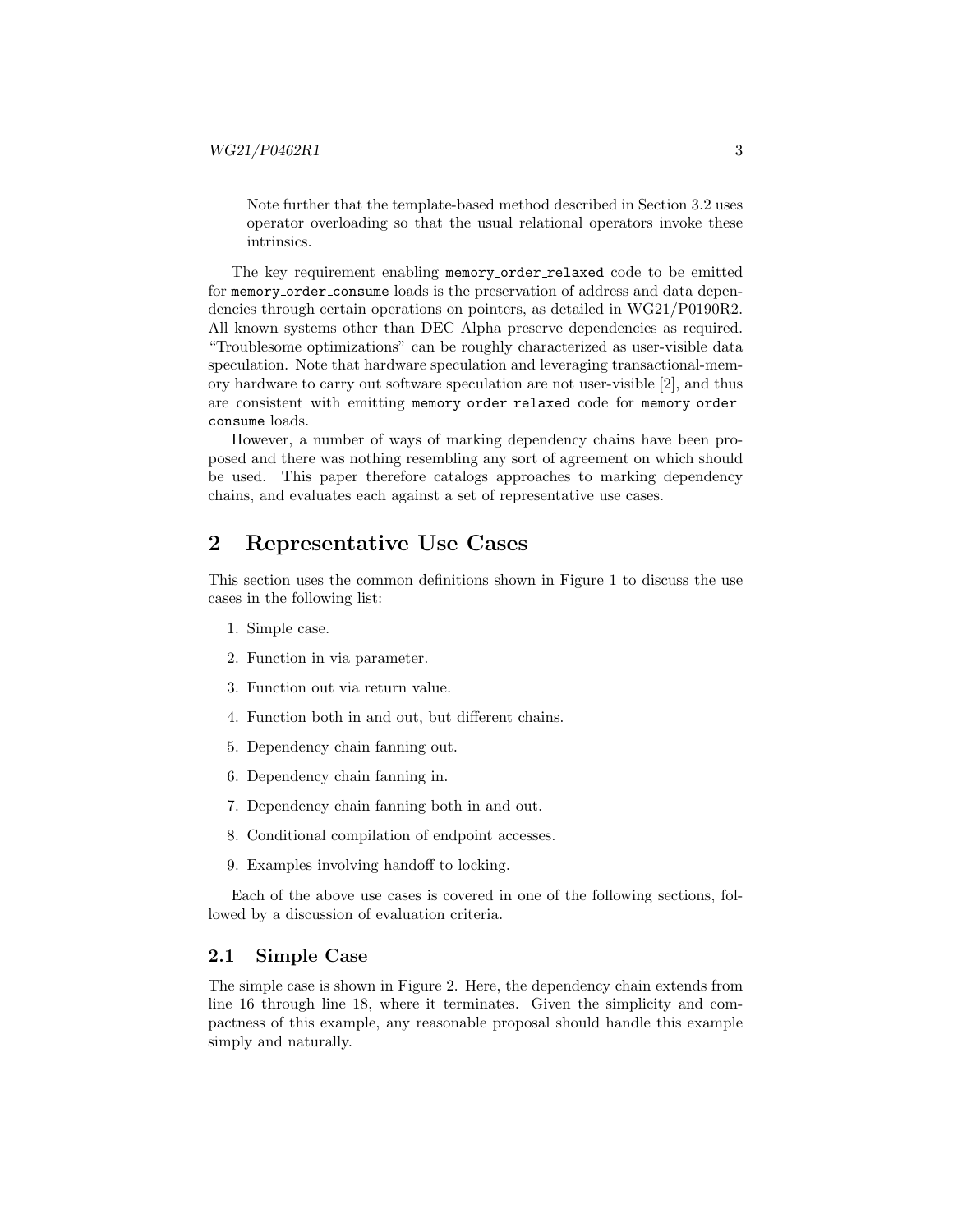```
1 struct rcutest {
 2 int a;<br>3 int h:
 3 int b;<br>4 int c:
     int c;
  5 spinlock_t lock;
6 };
  7
8 struct rcutest1 {
9 int a;<br>10 struct
     struct rcutest rt;
11 };
12
13 std::atomic<rcutest *> gp;
14 std::atomic<rcutest1 *> g1p;
15 std::atomic<int *> gip;
16 struct rcutest *gslp; /* Global scope, local usage. */
17 std::atomic<rcutest *> gsgp;
18
19 template<typename T>
20 T *rcu_consume(std::atomic<T*> *p)
21 {
22 volatile std::atomic<T> *q = p;
23 // Change to memory_order_consume once it is fixed
24 depending_ptr<T> temp(q->load(std::memory_order_relaxed));
25 return temp;
26 }
27
28 template<typename T>
29 T *rcu_consume(T *p)
30 \t{31}31 // Alternatively, could cast p to volatile atomic...
32 T *temp(*(T *volatile *)&p);
33 return temp;
34 }
35
36 template<typename T>
37 T* rcu_store_release(std::atomic<T*> *p, T *v)
38 {
39 p->store(v, std::memory_order_release);
40 return v;
41 }
42
43 template<typename T>
44 T* rcu_store_release(T **p, T *v)
45 {
46 // Alternatively, could cast p to volatile atomic...<br>47 atomic thread fence(std::memory order release):
47 atomic_thread_fence(std::memory_order_release);<br>48 \times ((\text{volatile T} * \text{*})n) = v:
     *(\text{volatile } T \ast\!\ast) p) = v;49 return v;
50 }
51
52 // Linux-kernel compatibility macros, not for atomics
53 #define rcu_dereference(p) rcu_consume(p)
54 #define rcu_assign_pointer(p, v) rcu_store_release(&(p), v)
```
Figure 1: Common Definitions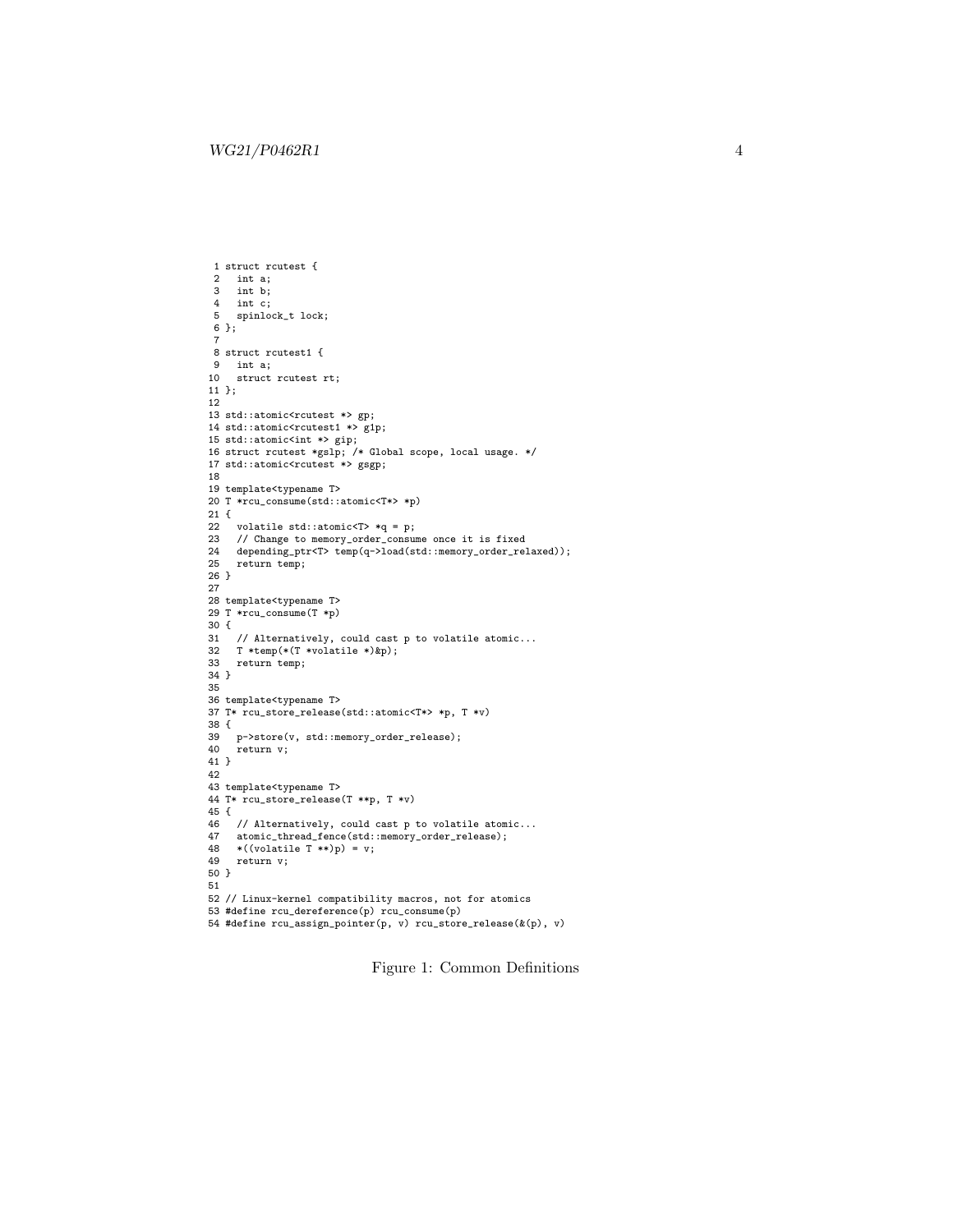```
1 void *thread0(void *unused)
2 \t3rcutest *p:
\frac{4}{5}p = new rcutest():
6 assert(p);
7 \quad p \rightarrow a = 42;8 assert(p->a != 43);
9 rcu_store_release(&gp, p);
10 return nullptr;
11 }
12
13 void *thread1(void *unused)
14 {
15 rcutest p;
16
17 p = rcu\_cosume(kgp);<br>18 if (p)if (p)19 p-\lambda a = 43;<br>20 return nullpt
     return nullptr;
21 }
```
Figure 2: Simple Case

## 2.2 In via Function Parameter

Figure [3](#page-5-0) shows an example dependency chain that begins at line 22, enters function thread1 help() at line 23, and then extending from line 12 to line 15 in the called function. This is a common encapsulation technique.

## 2.3 Out via Function Return

Figure [4](#page-5-1) shows a dependency chain exiting a function. It starts at line 21, is returned to line 20, and terminates on line 22. This is also a common encapsulation technique.

### 2.4 In and Out, But Different Chains

Figure [5](#page-6-0) shows an example where a dependency chain enters a function (thread1 help() on lines 16-21) and a dependency chain leaves that same function, but where they are different chains.

## <span id="page-4-1"></span>2.5 Chain Fanning Out

Figure [6](#page-7-0) shows a dependency chain fanning out, courtesy of the thread1() function's calls to thread1 help1() and thread1 help2() on lines 30 and 31. This is a common pattern in the Linux kernel, as it supports abstraction of data structures, for example, allowing common RCU-protected data structures to be aggregated into a larger RCU-protected data structure. In this scenario, thread1 help1() might implement one type of RCU-protected structure and thread1 help2() might implement another.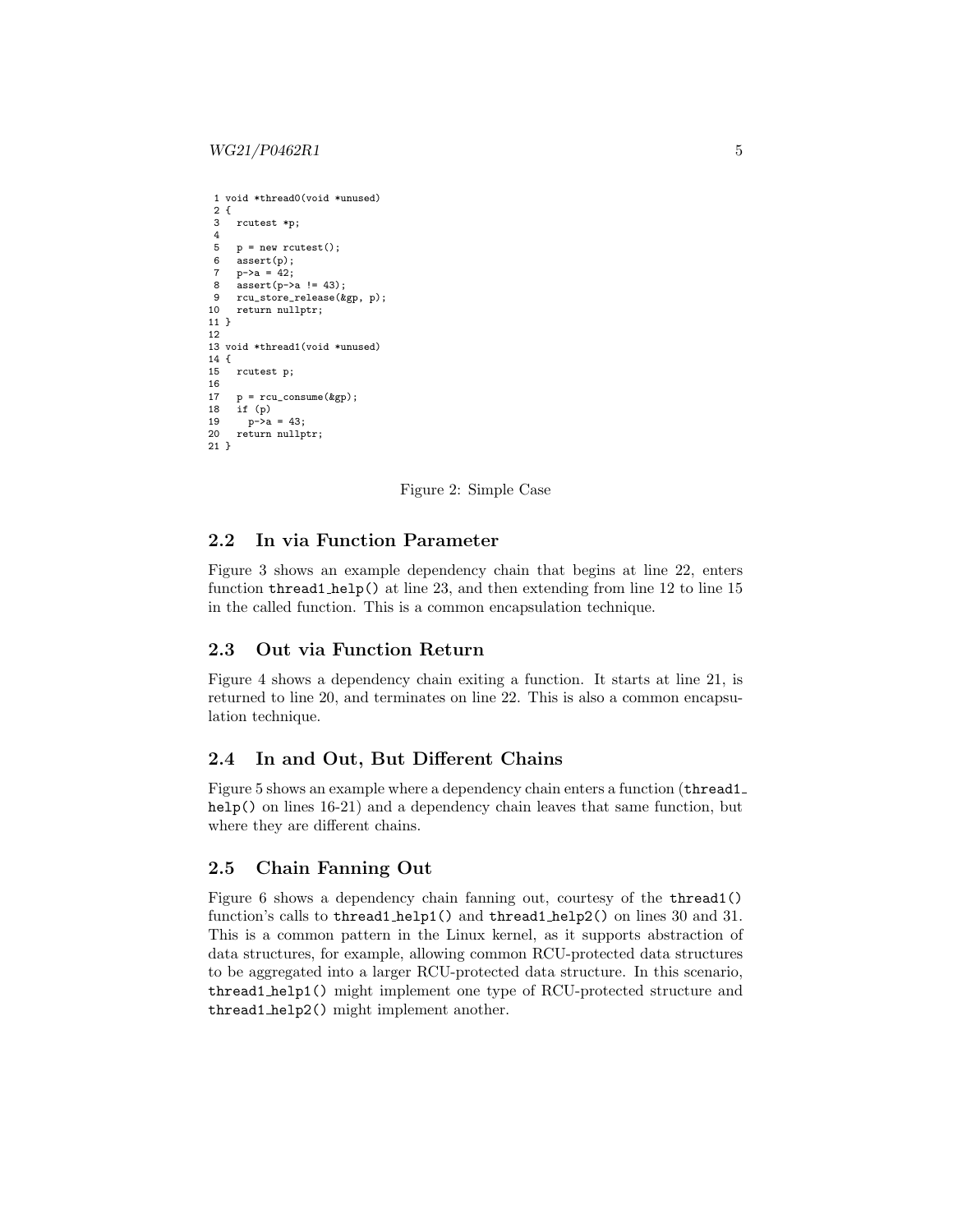```
1 void thread0(void)
2 {
 3 struct rcutest *p;
 4
5 p = new rcutest;
6 assert(p);
7 p->a = 42;
 8 rcu_assign_pointer(gp, p);
9 }
10
11 void
12 thread1_help(struct rcutest *q)
13 {
14 if (q)
      \text{assert}(q \rightarrow a == 42);16 }
17
18 void thread1(void)
19 {
20 struct rcutest *p;
21
22 p = rcu_dereference(gp);
23 thread1_help(p);
24 }
```
Figure 3: In via Function Parameter

```
1 void thread0(void)
2 {
3 struct rcutest *p;
 4
 5 p = new rcutest;
6 assert(p);
7 \quad p \rightarrow a = 42;8 rcu_assign_pointer(gp, p);
9 }
10
11 struct rcutest *thread1_help(void)
12 {
13 return rcu_dereference(gp);
14 }
15
16 void thread1(void)
17 {
18 struct rcutest *p;
19
20 p = thread1_help();
21 if (p)
22 assert(p->a == 42);
23 }
```
Figure 4: Out via Function Return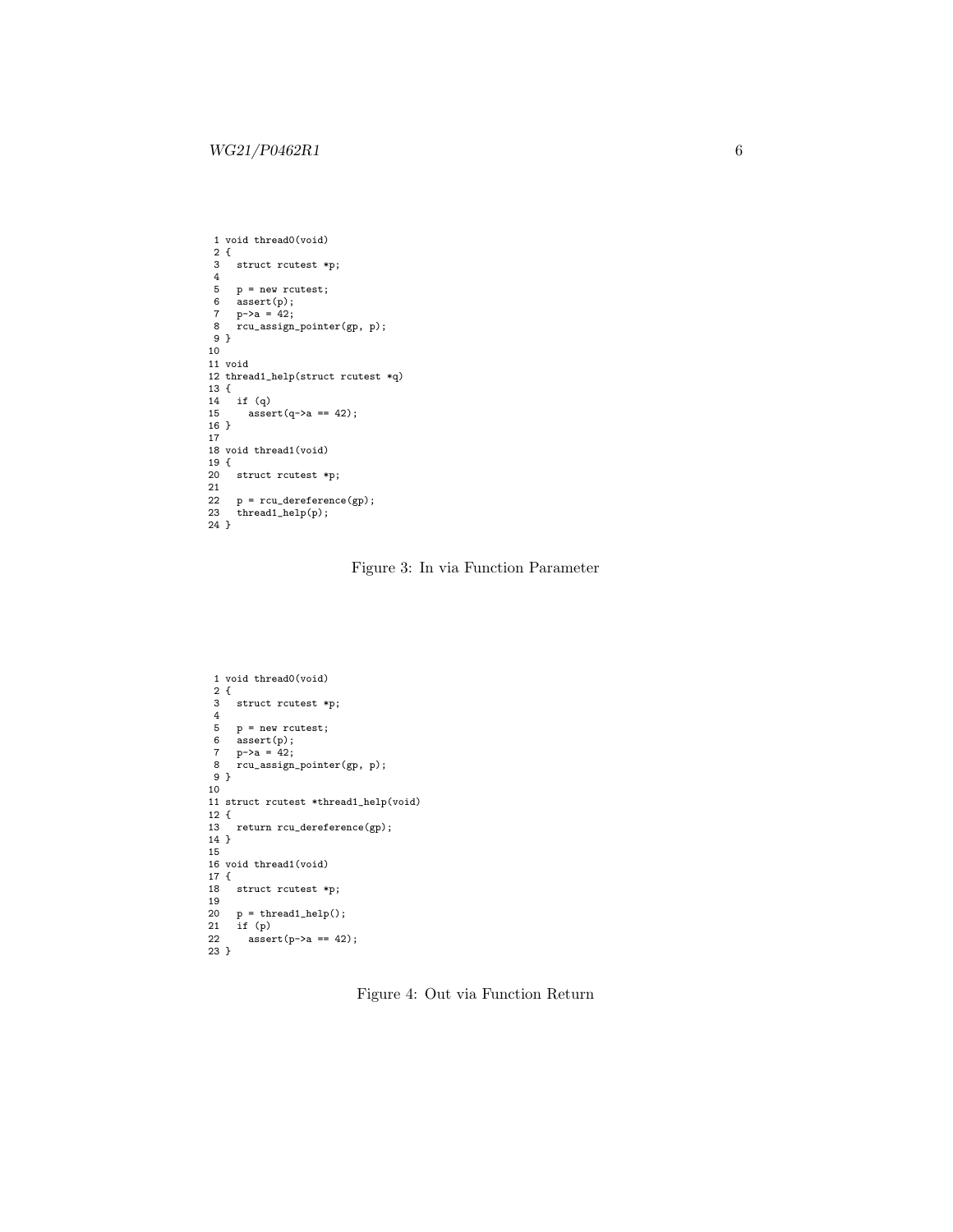```
1 void thread0(void)
 2 {
 3 struct rcutest *p;
 4
  5 p = new rcutest;
6 assert(p);
  7 p->a = 42;
8 rcu_assign_pointer(gp, p);
 9
 10 p = new rcutest;
11 assert(p);
 12 p->a = 43;
13 rcu_assign_pointer(gsgp, p);
14 }
15
16 struct rcutest *thread1_help(struct rcutest *p)
17 {
18 if (p)
        assert(p-\geq a == 42);20 return rcu_dereference(gsgp);
\begin{array}{c} 20 \\ 21 \end{array}22
 23 void thread1(void)
24 {
25 struct rcutest *p;
\frac{26}{27}27 p = rcu\_derference(gp);<br>
28 p = thread1\_help(p);<br>
29 if (p)
 28 p = thread1_help(p);
29 if (p)
30 \arctan(p-x) = 43;
31 }
```
Figure 5: In and Out, But Different Chains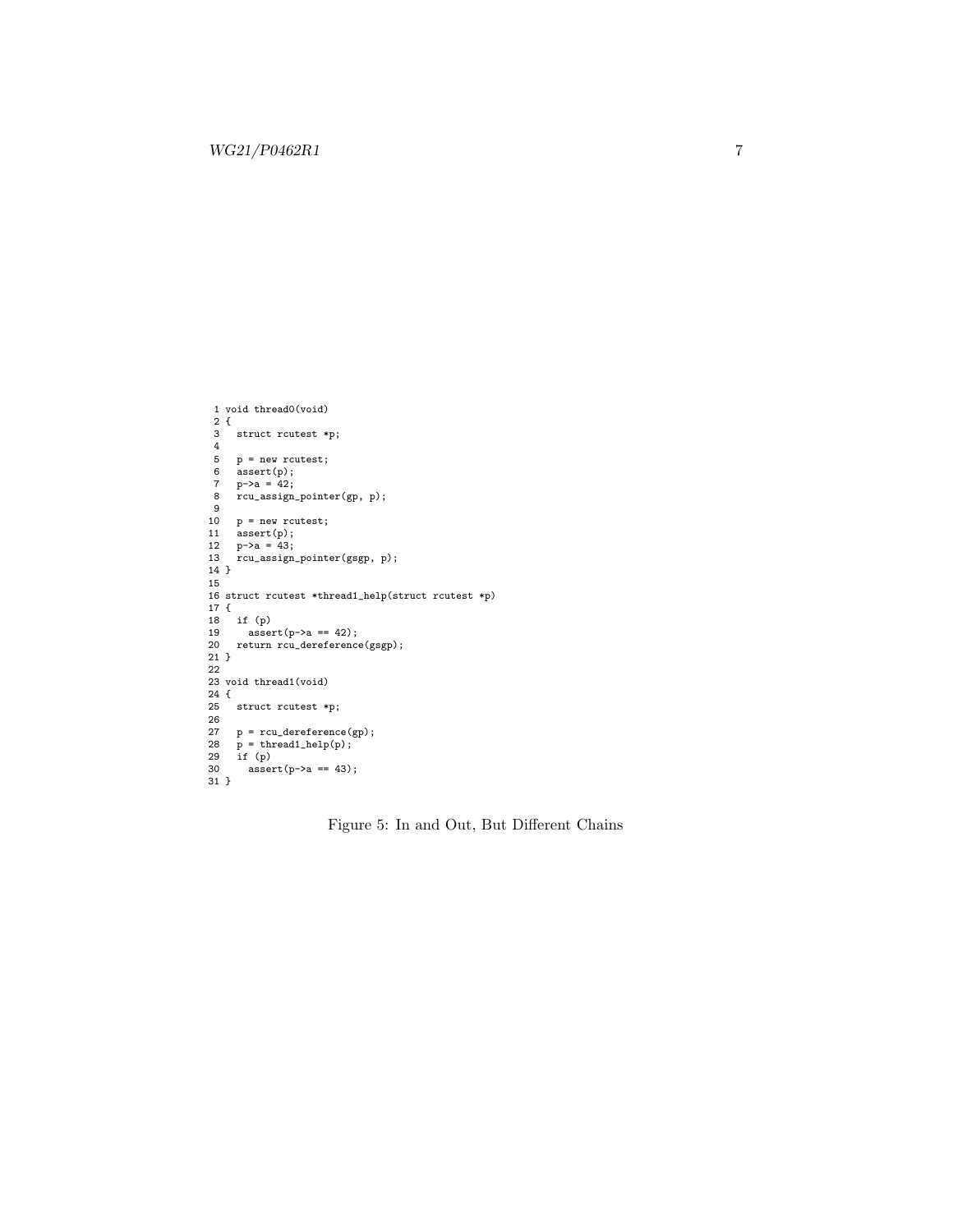```
1 void thread0(void)
2 {
 3 struct rcutest *p;
 4
  5 p = new rcutest;
6 assert(p);
7 p->a = 42;
8 rcu_assign_pointer(gp, p);
9 }
10
 11 void
12 thread1_help1(struct rcutest *q)
13 {
 14 if (q)
15 assert(q->a == 42);
16 }
 17
18 void
 19 thread1_help2(struct rcutest *q)
20 {
21 if (q)assert(q-\geq a != 43);23 }
24
 25 void thread1(void)
26 {
 27 struct rcutest *p;
28
 29 p = rcu_dereference(gp);
30 thread1_help1(p);
31 thread1_help2(p);
32 }
```
Figure 6: Chain Fanning Out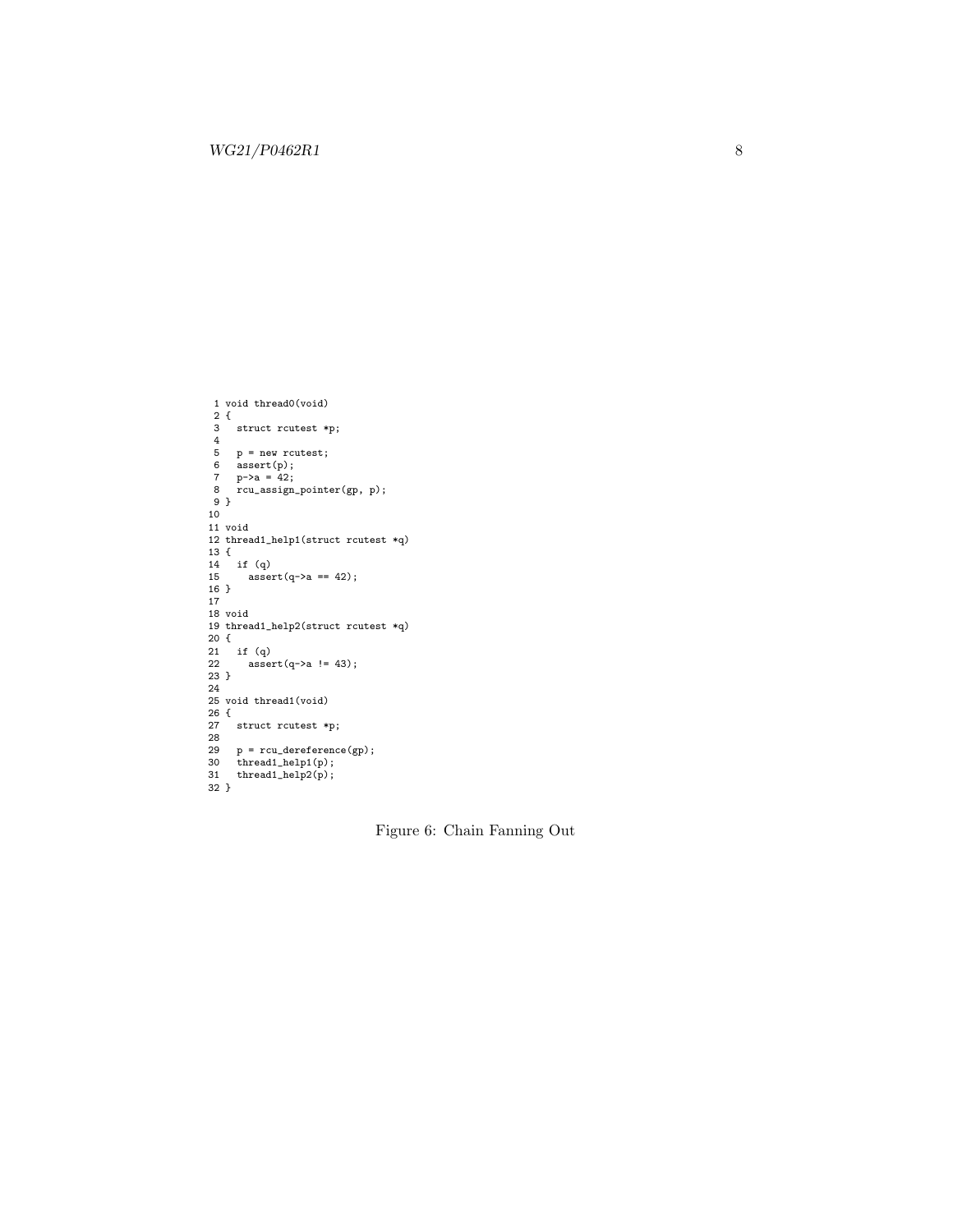```
1 void thread0(void)
 \begin{smallmatrix} 2 & \{ \\ 3 & \end{smallmatrix}struct rcutest *p;
 4 struct rcutest1 *p1;
 5
 6 p = new rcutest;
 7 assert(p);<br>8 p-\geq a = 42;
       p - >a = 42;9 rcu_assign_pointer(gp, p);
10
11 p1 = new rcutest;
12 \text{assert}(p1);<br>13 p1-\geq a = 41:
       p1 - \ge a = 41;
14 p1->rt.a = 42;
15 rcu_assign_pointer(g1p, p1);
16 }
17
18 void
19 thread1_help(struct rcutest *q)
20 \begin{array}{c} 20 \\ 21 \end{array}21 if (q)
          assert(q-\lambda a == 42);23 }
24
25 void thread1(void)
\begin{array}{c} 26 \\ 27 \end{array}struct rcutest *p;
28
29 p = rcu\_derference(gp);<br>30 thread1\_help(p);thread1_help(p);
31 }
32
33 void thread2(void)
\begin{array}{c} 34 \\ 35 \end{array}struct rcutest1 *p1;
36<br>37
37 p1 = rcu\_derference(g1p);<br>38 thread1\_help(kp1->rt);thread1_help(&p1->rt);
39 }
```
Figure 7: Chain Fanning In

### <span id="page-8-1"></span>2.6 Chain Fanning In

Figure [7](#page-8-0) demonstrates different dependency chains fanning into the same function, in this case thread1 help(), from lines 29 and 37. This fanning-in is also used to support abstraction, for example, allowing a given implementation of an RCU-protected data structure to be aggregated into several different data structures.

## 2.7 Chain Fanning In and Out

Figure [8](#page-9-0) shows dependency chains fanning both in and out, starting at lines 45 and 53, fanning into thread1 help(), and fanning out again at the call to thread1a help() on line 36 and to thread1b help() on line 37. This combination permits composition of the types of abstraction described in Sections [2.5](#page-4-1) and [2.6.](#page-8-1)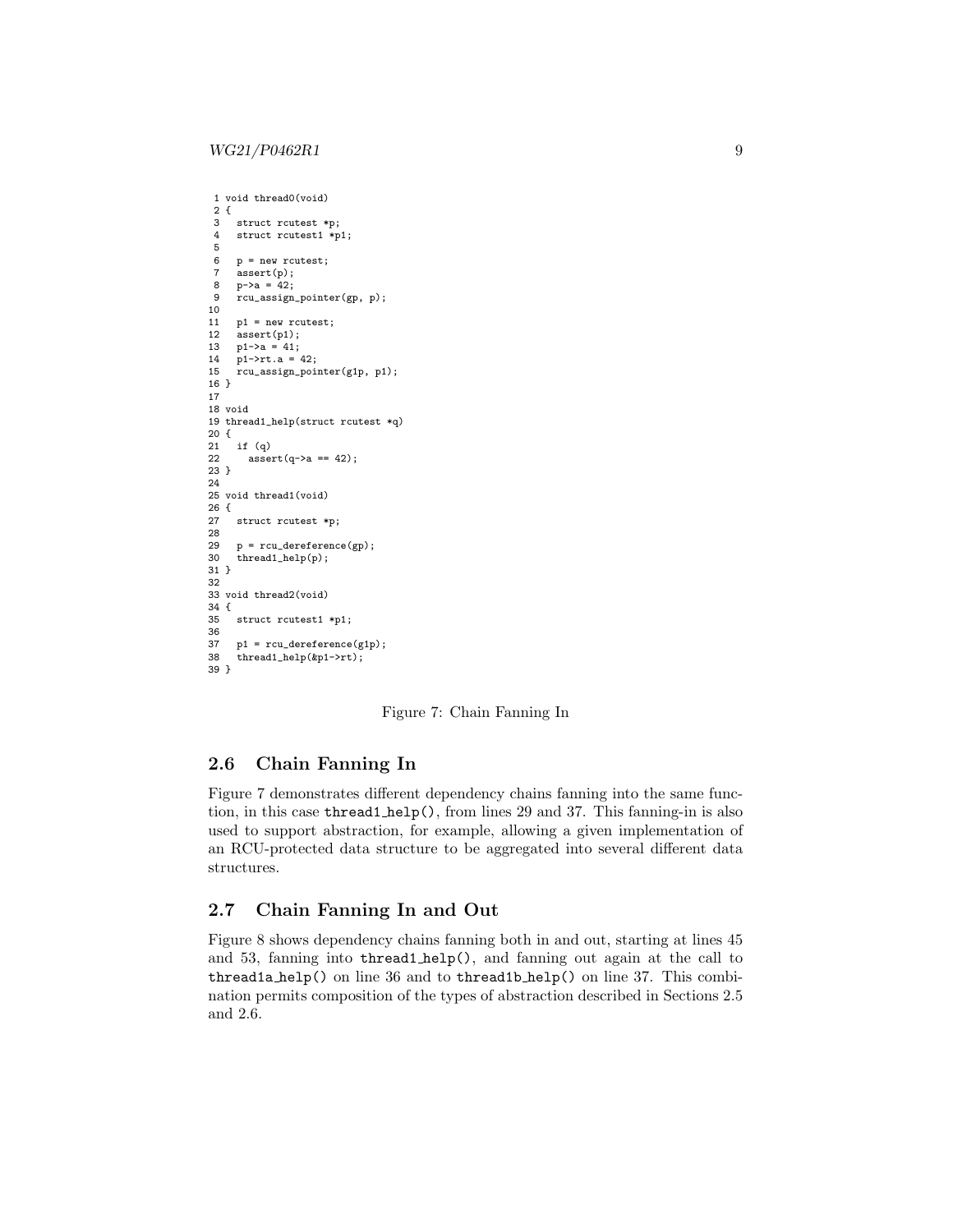```
1 void thread0(void)
 2 {
  3 struct rcutest *p;
4 struct rcutest1 *p1;
 5
 6 p = new \text{ cutest};<br>7 assert(n):assert(p);
  8 p->a = 42;
9 p->b = 43;
10 rcu_assign_pointer(gp, p);
11
12 p1 = new rcutest;<br>13 assert(p1);assert(p1);14 p1->a = 41;
15 p1->rt.a = 42;
16 p1->rt.b = 43;
17 rcu_assign_pointer(g1p, p1);
18 }
19
20 void
21 thread1a_help(struct rcutest *q)
22 \t{23}assert(q-\geq a == 42);24 }
25
26 void
27 thread1b_help(struct rcutest *q)
28 {
29 assert(q->b == 43);
30 }
31
32 void
33 thread1_help(struct rcutest *q)
\begin{array}{c} 34 \\ 35 \end{array}35 if (q) {
36 thread1a_help(q);<br>37 thread1b_help(q);
37 thread1b_help(q);<br>38}
     \rightarrow39 }
40
41 void thread1(void)
42 {
43 struct rcutest *p;
\frac{44}{45}45 p = rcu\_derference(gp);<br>46 thread1_help(p);
     thread1_{help(p)};
47 }
48
49 void thread2(void)
50 {
     struct rcutest1 *p1;
52
     p1 = rcu_{\text{dereference}}(g1p);thread1_help(&p1->rt);
54<br>55 }
```
Figure 8: Chain Fanning In and Out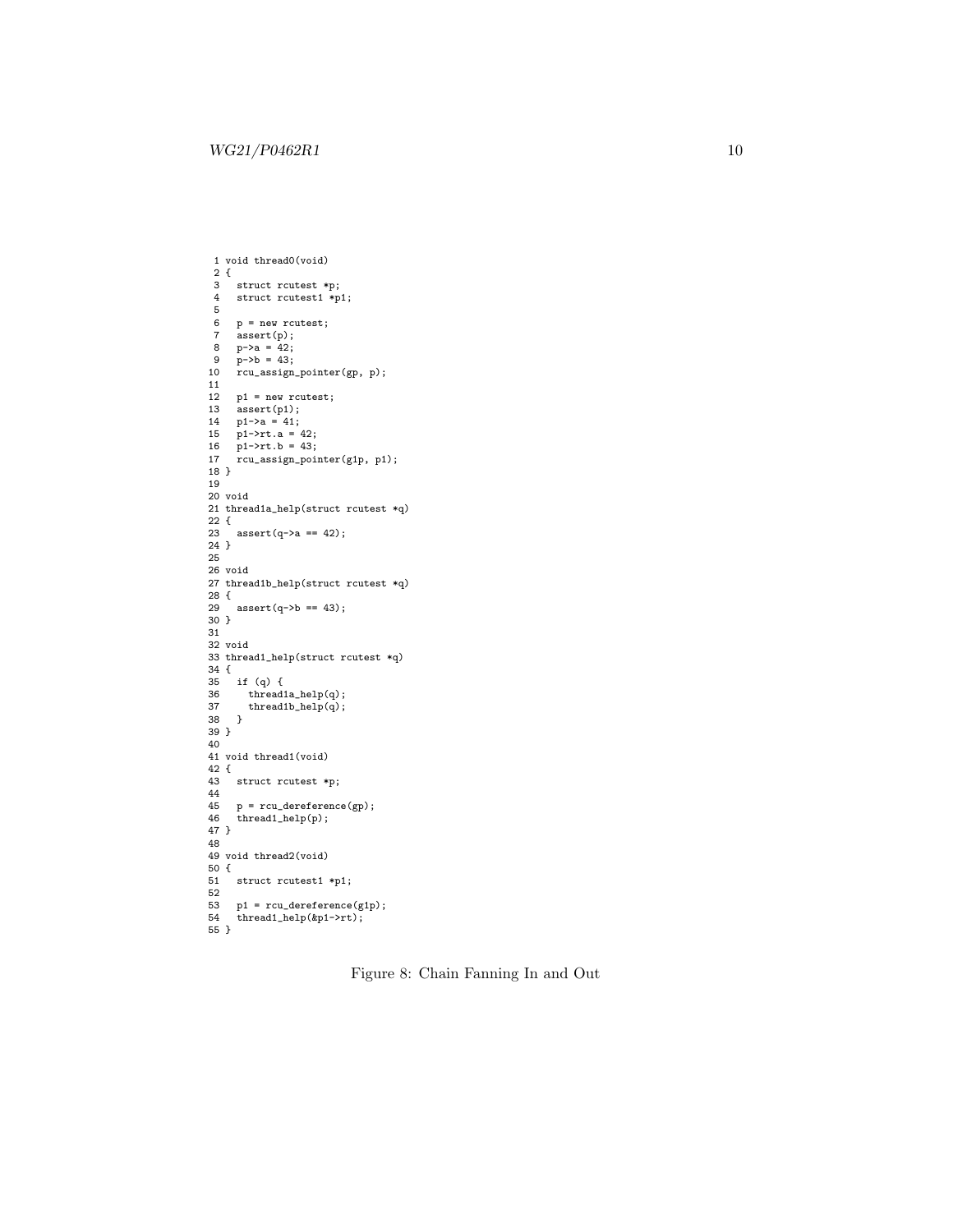### 2.8 Conditional Compilation of Chain Endpoints

Although the C preprocessor does not necessarily have the best reputation among the various aspects of either  $C$  or  $C++$ , it is true that it is always there when you need it. Figure [9](#page-11-0) applies conditional compilation to Figure [8,](#page-9-0) so that portions of the dependency chain can come and go, depending on the value of the C-preprocessor macro FOO.

## 2.9 Handoff to Locking

Figure [10](#page-12-0) shows how RCU protection can hand off to other synchronization primitives, in this case, locking. The dependency chain starts at line 16 and continues through line 18 and 19. However, once line 19 has completed, the code is under the protection of p->lock, so line 20 explicitly ends the dependency chain. The lock then protects the increment on line 21.

It is also possible to hand off protection from RCU to reference counting, explicit memory barriers, transactional memory, and so on.

Note that the  $std::kill$  dependency() on line 20 will typically have no effect on code generation.

### 2.10 Evaluation Criteria

- 1. Ease of compilation.
- 2. Ease of modification of programs.
- 3. Precise specification of dependency chains.
- 4. Support for cross-function dependency chains.
- 5. Support for cross-compilation-unit dependency chains.
- 6. Compatibility with C.
- 7. Formal Verification Compatibility.

## 3 Marking Proposals

This section presents a pair of marking proposals that (in combination) appear to meet the needs of dependency-chain users (at least assuming that compilers provide options that treat all variables that could carry a dependency as if they carried a dependency).

### <span id="page-10-0"></span>3.1 Object Modifier

This approach uses a keyword that does not participate in type checking, for example, a Carries dependency keyword. This might be treated in a manner similar to a storage class. It need not necessarily interact with the type system.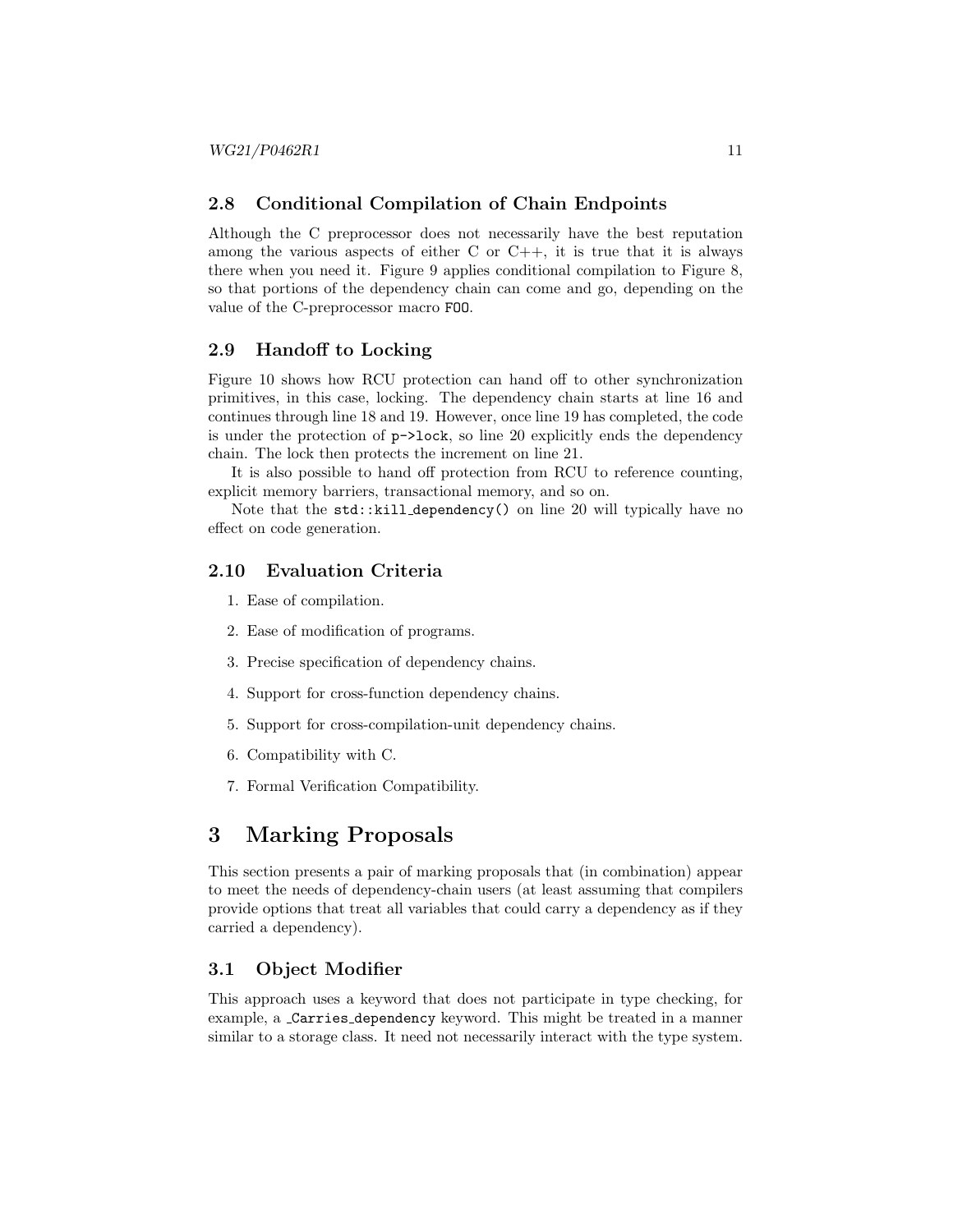```
1 void thread0(void)
  2 {
3 struct rcutest *p;
 4 struct rcutest1 *p1;
 5
 6 p = new \text{ cutest};<br>7 assert(n):assert(p);
  8 p->a = 42;
9 p->b = 43;
10 rcu_assign_pointer(gp, p);
11
12 p1 = new rcutest;<br>13 assert(p1);assert(p1);
14 p1-\lambda a = 41;<br>15 p1-\lambda rt.a =15 p1->rt.a = 42;
16 p1->rt.b = 43;
17 rcu_assign_pointer(g1p, p1);
18 }
19
20 #ifdef FOO
21 void
22 thread1a_help(struct rcutest *q)
23 {
 24 assert(q->a == 42);
25 }
26 #endif
27
28 void
29 thread1b_help(struct rcutest *q)
30 {
31 assert(q->b == 43);32 }
33
34 void
35 thread1_help(struct rcutest *q)
36 {
 37 if (q) {
38 #ifdef FOO
39 thread1a_help(q);
40 #endif<br>41 \frac{1}{2} thr
     {\tt thread1b\_help(q)}\,;42 }
43 }
44
45 void thread1(void)
\begin{array}{c} 46 \\ 47 \end{array}struct rcutest *p;
48
49 p = rcu\_derference(gp);<br>50 thread1\_help(p);thread1_help(p);
51}
52
53 void thread2(void)
54 {<br>55struct rcutest1 *p1;
56<br>57
      p1 = rcu\_derference(g1p);thread1_help(&p1->rt);
\frac{58}{59}
```
Figure 9: Conditional Compilation of Chain Endpoints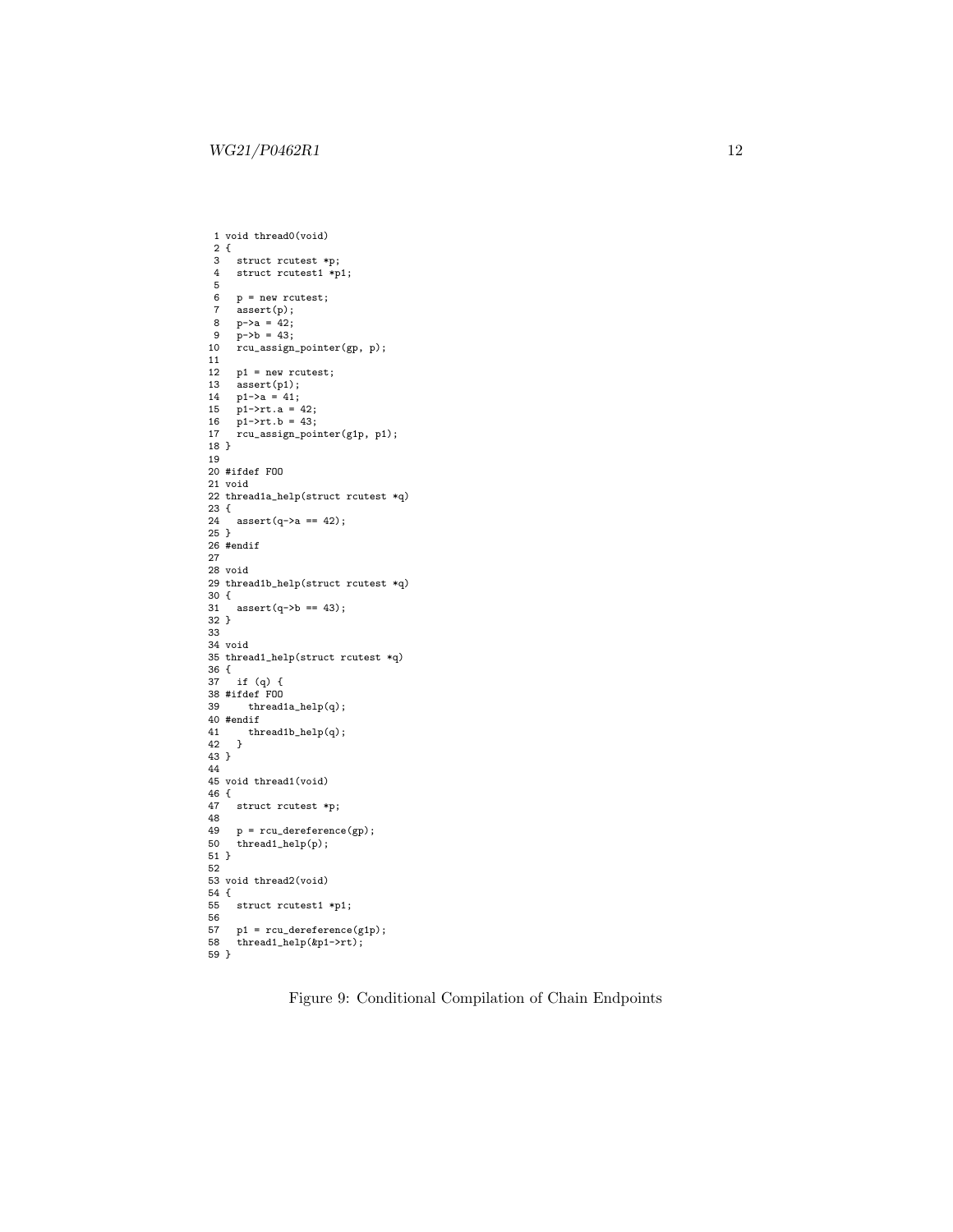```
1 void thread0(void)
 2 {
 3 struct rcutest *p;
  4
 5 p = new rcutest;<br>6 assert(p);
       .<br>assert(p);
 7 \quad p-\geq a = 42;8 \overline{\text{assert}}(p-\text{>a}!=43);<br>9 \overline{\text{rcu\_assign\_pointer}}(p)rcu_assign_pointer(gp, p);
10 }
 11
12 void thread1(void)
 13 {
14 struct rcutest *p;
15
 16 p = rcu_dereference(gp);
17 if (p) {
 18 assert(p->a == 42);
19 spin_lock(&p->lock);
20 p = std::kill_dependency(p);
19 \begin{array}{r} \n\text{spin\_loo} \\
20 \quad p = \text{std} \\
21 \quad p \rightarrow a++;\n\end{array}22 spin_unlock(&p->lock);
23 }
24 }
```
Figure 10: Handoff to Locking

```
1 void thread0()
 2 {
3 rcutest *p = new rcutest();
7 p->a = 42;
8 assert(p->a != 43);<br>9 rcu assign pointer(
   9 rcu_assign_pointer(gp, p);
10 }
11
12 void thread1()
13 {
14 rcutest *_Carries_dependency p = rcu_dereference(gp);
15 if (p)
16 p->a = 43;
17 }
```
Figure 11: Object Modifier: Simple Case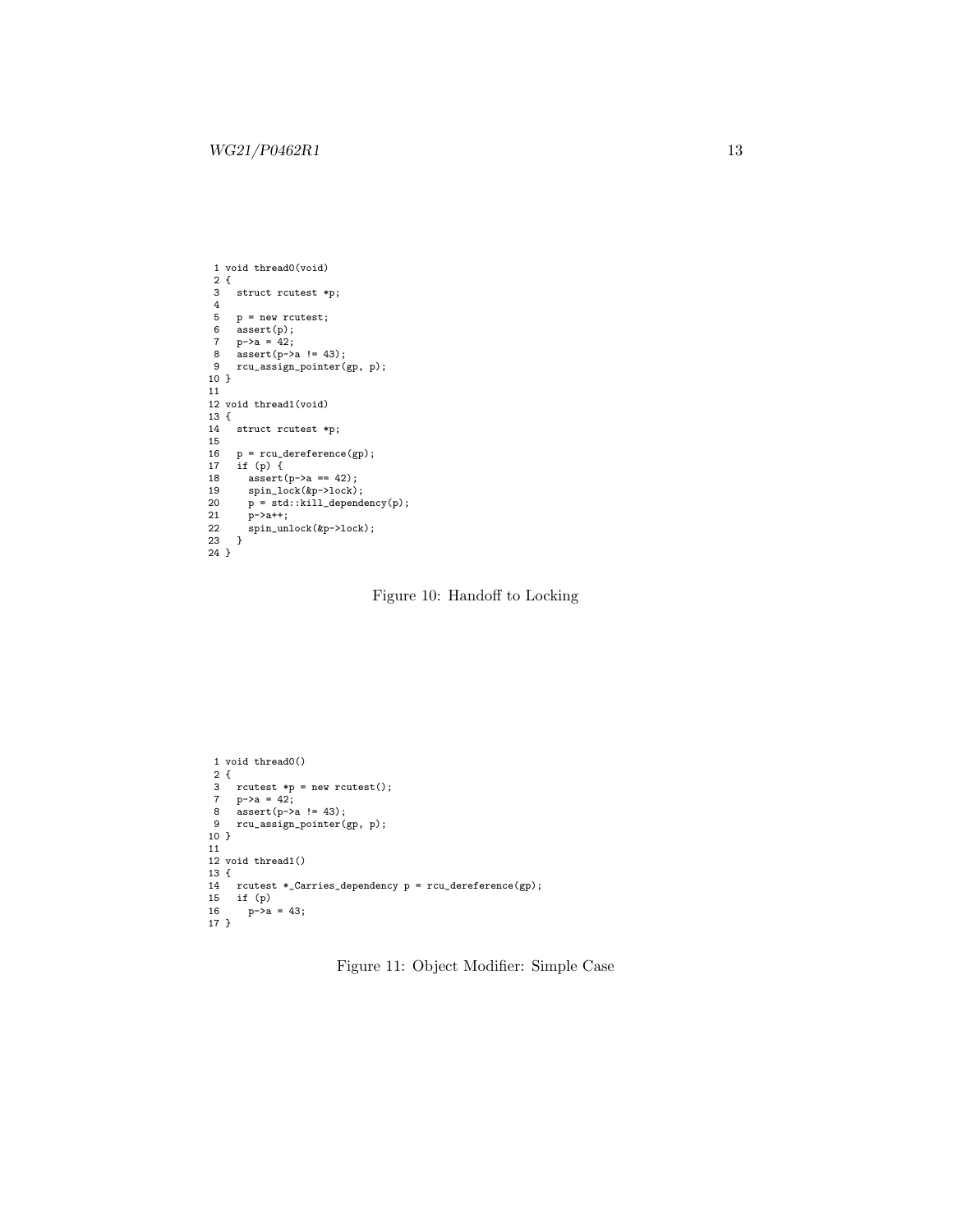```
1 void thread0()
  2 {
3 rcutest *p = new rcutest();
4 p->a = 42;
5 rcu_assign_pointer(gp, p);
\frac{1}{5} rcu_assign_pointer(gp, p);<br>6 }
7
8 void
9 thread1_help(rcutest *_Carries_dependency q)
10 {
11 if (q)
12 \text{assert}(q-\text{2}) = 42;13 }
14
15 void thread1()
16 \{17 rcutest *_Carries_dependency p = rcu_dereference(gp);<br>18 thread1_help(p);
     thread1_{help}(p);
19 }
```
Figure 12: Object Modifier: In via Function Parameter

```
1 void thread0()
 2 {
3 rcutest *p = new rcutest();
 4 p->a = 42;
5 rcu_assign_pointer(gp, p);
6 }
7
8 rcutest *_Carries_dependency thread1_help()
9 {
10 return rcu_dereference(gp);
11 }
12
13 void thread1()
14 {
15 rcutest *_Carries_dependency p = thread1_help();
16 if (p)
17 \quad assert(p->a == 42);
18 }
```
Figure 13: Object Modifier: Out via Function Return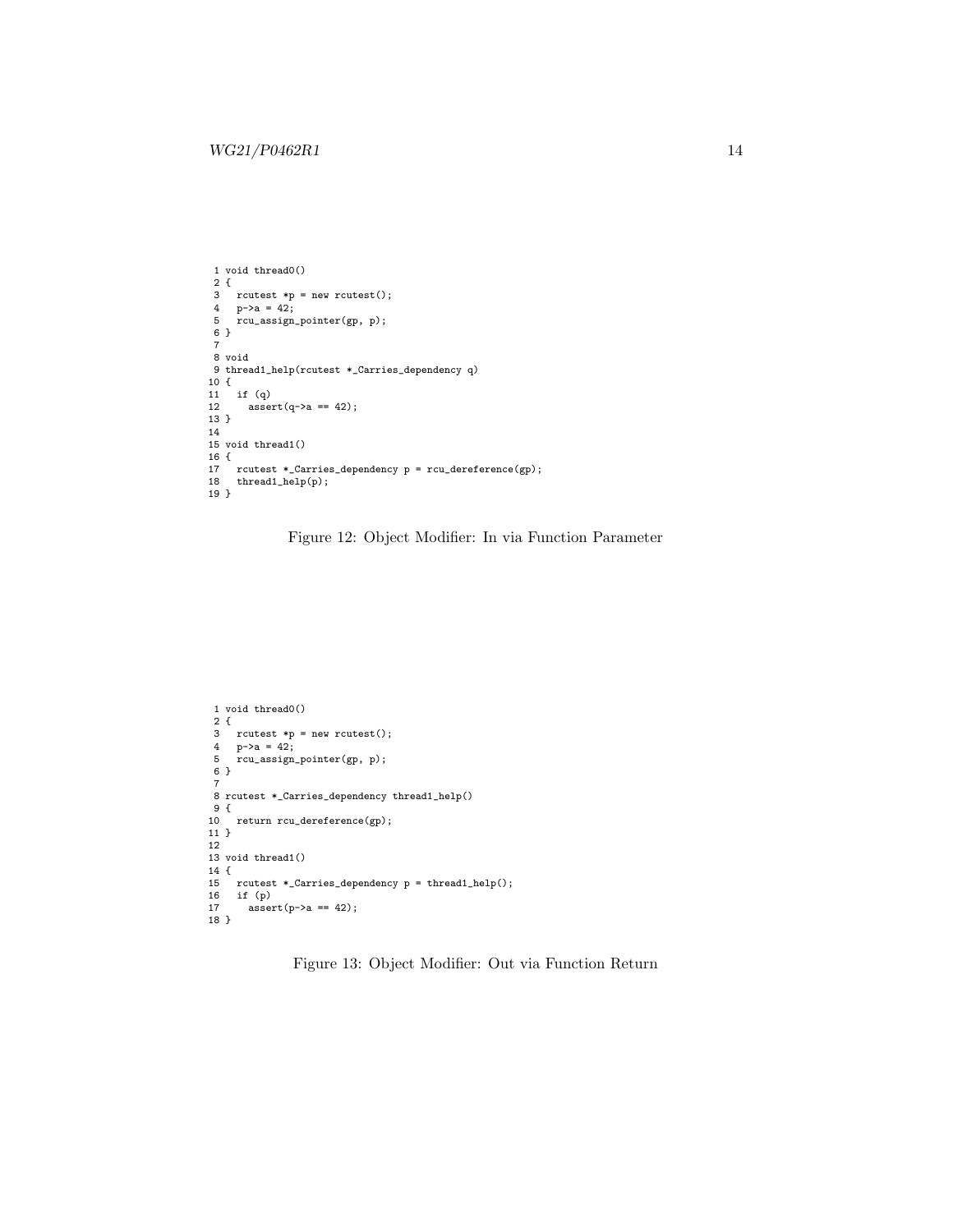```
1 void thread0()
 \begin{smallmatrix} 2 & \{\cr 3 & \end{smallmatrix}rcutest *p = new rcutest();
 4 p-\geq a = 42;<br>5 rcu_assign5 rcu_assign_pointer(gp, p);
 6
7   p = new rcutest();<br>8  p \rightarrow a = 43;
 8 p->a = 43;
9 rcu_assign_pointer(gsgp, p);
10 }
11
12 rcutest *_Carries_dependency
13 thread1_help(rcutest *_Carries_dependency p)
\begin{array}{c} 14 \\ 15 \end{array}\begin{array}{cc} 15 & \text{if (p)} \\ 16 & \text{asse} \end{array}16 \text{assert}(p-\lambda a == 42);<br>17 return rcu_dereference
      return rcu_dereference(gsgp);
18 }
19
20 void thread1(void)
21 {
22 rcutest *_Carries_dependency p = rcu_dereference(gp);<br>23 p = thread1_{help}(p);23 p = \text{thread1}_{\text{help}(p)};<br>24 if (p)
24 if (p)<br>25 asset
           assert(p-\geq a == 43);26 }
```
Figure 14: Object Modifier: In and Out, But Different Chains

```
1 void thread0()
2 {
3 rcutest *p = new \text{rcutest}();<br>4 p - \lambda a = 42;
4 p->a = 42;<br>5 rcu assign
     5 rcu_assign_pointer(gp, p);
6 }
7
8 void
9 thread1_help1(rcutest *_Carries_dependency q)
10 {
11 if (q)
      assert(q-\lambda a == 42);13 }
14
15 void
16 thread1_help2(rcutest *_Carries_dependency q)
17 {
18 if (q)
       assert(q-\lambda a != 43);20 }
21
22 void thread1()
23 {
24 rcutest *_Carries_dependency p = rcu_dereference(gp);<br>25 thread1_help1(p);
25 thread1_help1(p);<br>26 thread1_help2(p);
     thread1_{help2(p)};
27 }
```
Figure 15: Object Modifier: Chain Fanning Out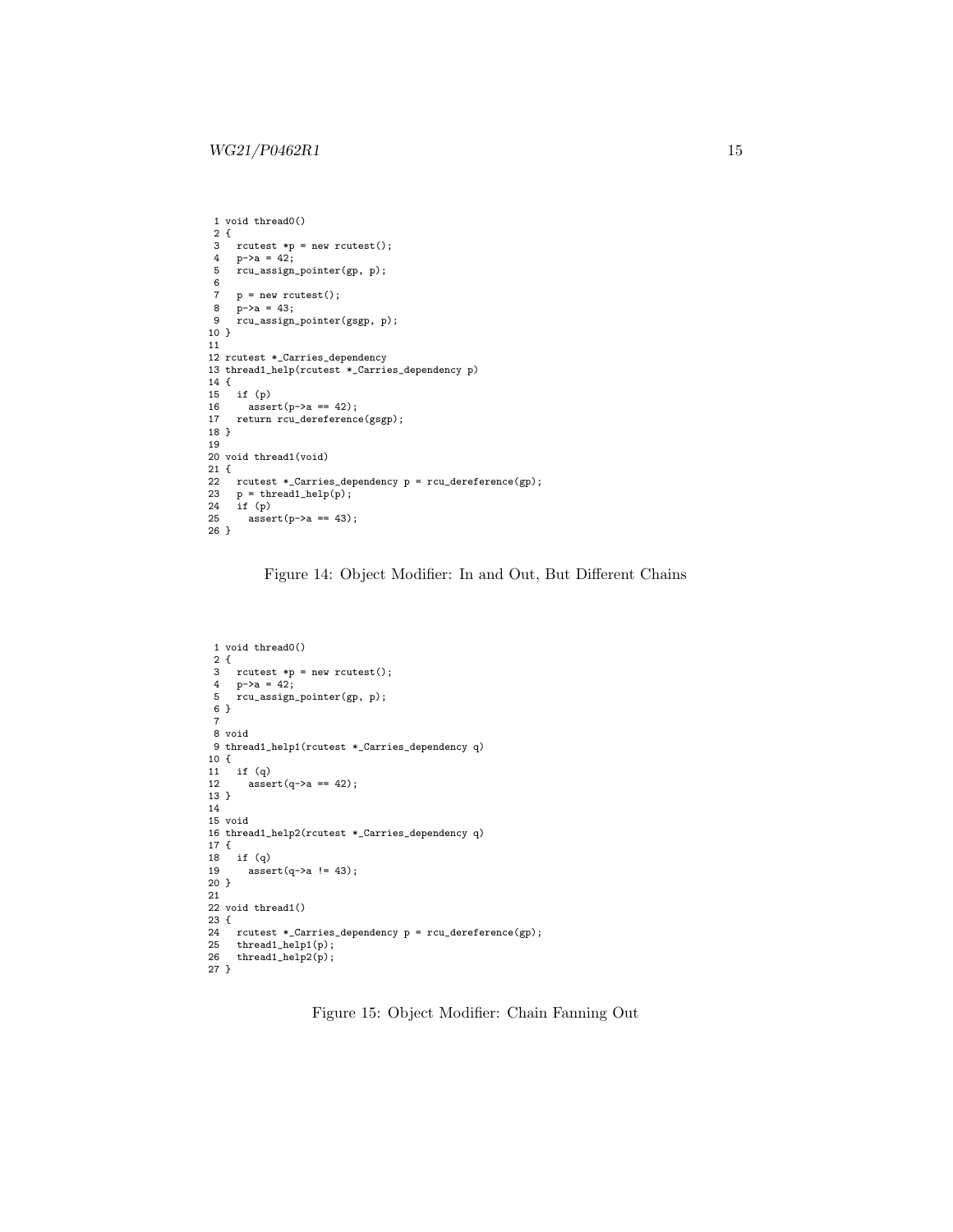```
1 void thread0()
 2 \t3rcutest *p = new rcutest();
 4 p-\gea = 42;<br>5 rcu assign
      5 rcu_assign_pointer(gp, p);
 6 rcutest1 *pi = new rcutest1();
 7 p1 - \ge a = 41;
 8 p1->rt.a = 42;
 9 rcu_assign_pointer(g1p, p1);
10 }
11
12 void
13 thread1_help(rcutest *_Carries_dependency q)
14 {
15 if (q)<br>16 asse
         assert(q-\lambda a == 42);17 }
18
19 void thread1()
20 \t{21}21 rcutest *_Carries_dependency p = rcu_dereference(gp);<br>22 thread1 help(p):
      thread1_help(p);
23 }
24
25 void thread2()
\begin{array}{c} 26 \\ 27 \end{array}27 rcutest1 *_{\text{Carries\_dependency}} p1 = rcu_{\text{dereference}}(g1p);<br>28 thread1_help(&p1->rt);
      thread1_help(&p1->rt);
29 }
```
Figure 16: Object Modifier: Chain Fanning In

Figures [11](#page-12-1)[–19](#page-18-0) show how object modifiers can be applied to each of the examples introduced in Section [2.](#page-2-0) These changes are straightforward markings of local variables, function parameters, and return-value types. Object modifiers therefore easily support the use cases in the Linux kernel.[2](#page-15-1)

### <span id="page-15-0"></span>3.2 Template

This approach, suggested off-list by JF Bastien, creates a depending  $ptr^3$  $ptr^3$  template to which a pointer-like type is passed. This approach allows implementers considerable freedom, as they can hook into the -> and \* if need be, and also use the C++ delete keyword to prohibit problematic operations. Implementations that might nevertheless carry out aggressive optimizations that might break dependencies even for the non-problematic operations might need to implement this template class in a manner similar to the atomics template classes.

This approach would need to be augmented with a non-template solution for C, for example, the object-modifier approach from Section [3.1.](#page-10-0) Implementations that support both C and  $C++$  would presumably relate Section [3.1'](#page-10-0)s keyword to the templates in this section in a manner similar to that used for atomics.

<span id="page-15-1"></span><sup>2</sup> Give or take a strong distaste for any sort of marking scheme on the part of numerous Linux-kernel community members.

<span id="page-15-2"></span><sup>3</sup> Arbitrarily chosen name with no Google hits.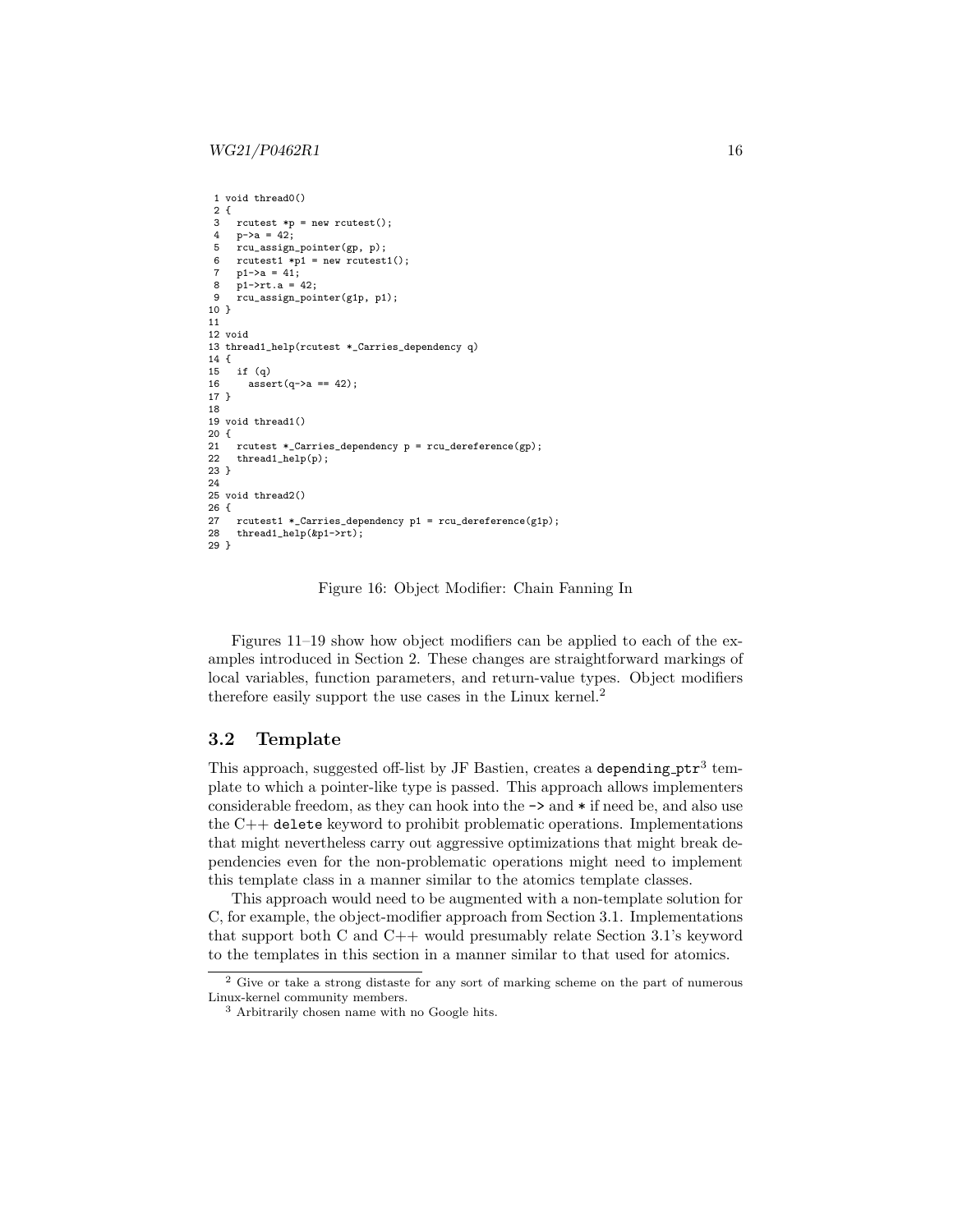```
1 void thread0()
2 {
3 rcutest *p = new rcutest();
 4 p->a = 42;
5 p->b = 43;
 6 rcu_assign_pointer(gp, p);
7 rcutest1 *p1 = new rcutest1();
8 p1 - \ge a = 41;
9 p1->rt.a = 42;
10 p1->rt.b = 43;
11 rcu_assign_pointer(g1p, p1);
12 }
13
14 void
15 thread1a_help(rcutest *_Carries_dependency q)
16 {
17 assert(q->a == 42);
18 }
19
20 void
21 thread1b_help(rcutest *_Carries_dependency q)
22 {
23 assert(q->b == 43);24 }
25
26 void
27 thread1_help(rcutest *_Carries_dependency q)
28 {
29 if (q) {
30 thread1a_{help(q)};<br>31 thread1b_{help(q)};
     thread1b_{help(q)};
32 }
33 }
34
35 void thread1()
36 {
37 rcutest *_Carries_dependency p = rcu_dereference(gp);<br>38 thread1_help(p);
    thread1_help(p);
39 }
40
41 void thread2()
42 {
43 rcutest1 *_Carries_dependency p1 = rcu_dereference(g1p);<br>44 thread1_help(&p1->rt);
     thread1_help(&p1->rt);
45 }
```
Figure 17: Object Modifier: Chain Fanning In and Out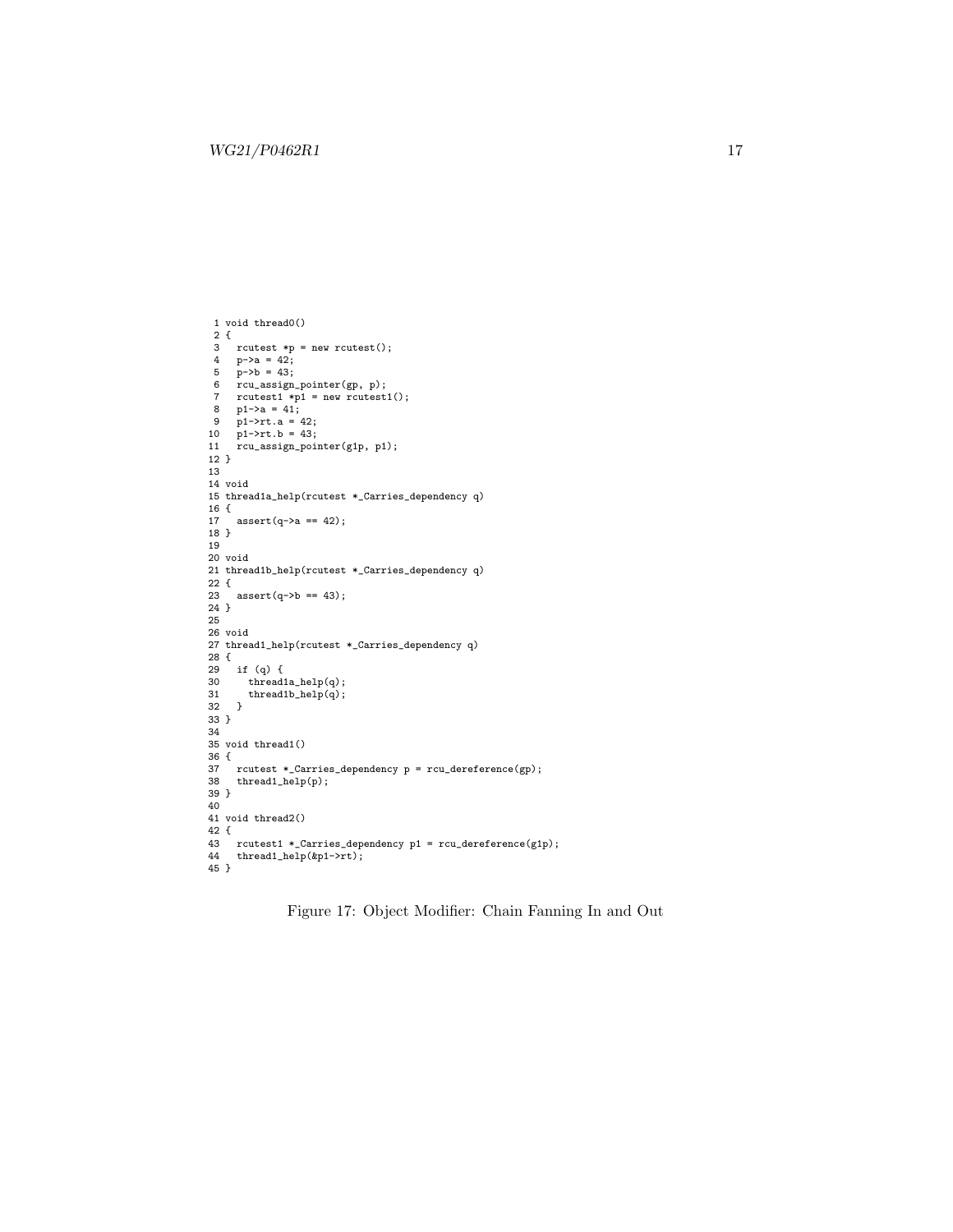```
1 void thread0()
2 {
3 struct rcutest *p = new rcutest();
4 p->a = 42;<br>5 n->b = 43:
  5 p->b = 43;
6 rcu_assign_pointer(gp, p);
7 struct rcutest1 *p1 = new \text{rcutest1};
8 p1-\lambda a = 41;<br>
9 p1-\lambda rt.a = 42;<br>
10 p1-\lambda rt.b = 43;
11 rcu_assign_pointer(g1p, p1);
12 }
13
14 #ifdef FOO
15 void
16 thread1a_help(rcutest *_Carries_dependency q)
17 {
18 assert(q-\geq a == 42);19 }
20 #endif
21
22 void
23 thread1b_help(rcutest *_Carries_dependency q)
24 {
25 assert(q->b == 43);26 }
27
28 void
29 thread1_help(rcutest *_Carries_dependency q)
30 {
31 if (q) {
32 #ifdef FOO
   thread1a_help(q);
\begin{array}{cc}\n34 & \text{f4endif} \\
35 & \text{th1}\n\end{array}{\rm thread1b\_help(q)}\,;36 }
37 }
38
39 void thread1()
40 {
41 rcutest *_Carries_dependency p = rcu_dereference(gp);
42 thread1_help(p);
43 }
44
45 void thread2()
46 \text{ } 447 rcutest1 *_Carries_dependency p1 = rcu_dereference(g1p);<br>48 thread1 help(&p1->rt):
    thread1_help(&p1->rt);
49<sup>1</sup>
```
Figure 18: Object Modifier: Conditional Compilation of Chain Endpoints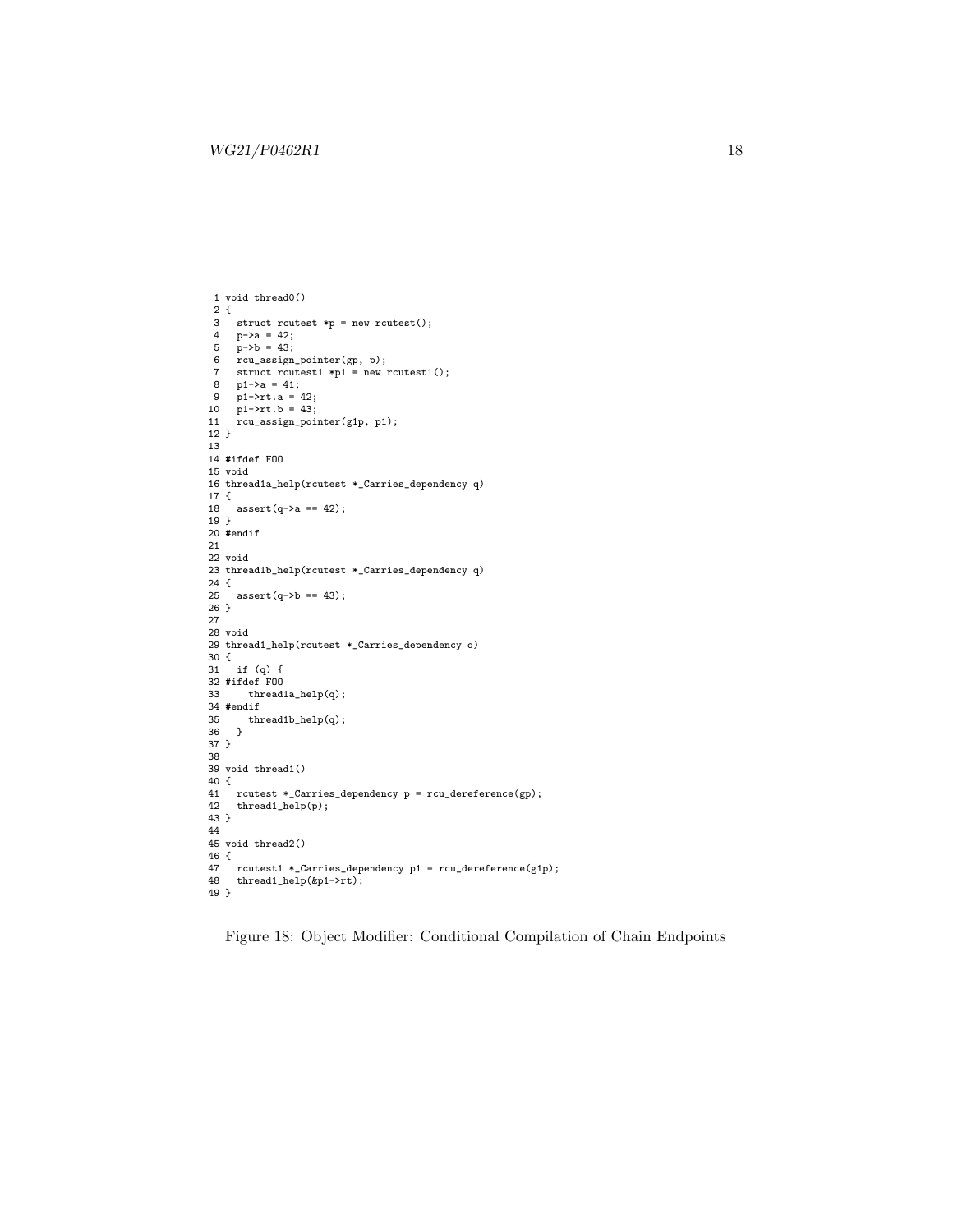#### $WG21/P0462R1$  19

```
1 void thread0()
2 \t3rcutest *p = new rcutest();
4 p->a = 42;<br>5 assert (n->s
     \frac{1}{\text{assert}}(\text{p} - \text{ba} \neq 43);6 rcu_assign_pointer(gp, p);
7 }
8
9 void thread1()
10 {
11 rcutest *_Carries_dependency p = rcu_dereference(gp);
12 if (p) {
        assert(p-\geq a == 42):
14 spin_lock(&p->lock);
15 p = std::kill\_dependency(p);<br>17 p> a++p->a++:
18 spin_unlock(&p->lock);<br>19 }
19 }
20 }
```
### Figure 19: Object Modifier: Handoff to Locking

Figure [20](#page-19-0) shows the resulting template declaration, each member function of which has a straightforward definition. Note especially that the relational operators are defined in terms of the pointer cmp eq  $\text{dep}()$ , pointer cmp\_ne\_dep(), pointer\_cmp\_gt\_dep(), pointer\_cmp\_ge\_dep(), pointer\_cmp\_ lt dep(), and pointer cmp le dep() functions shown in Figure [21,](#page-20-0) so that as long as the first argument to a relational operator is of type class depending. ptr<T>, pointers may be safely compared without risk of breaking dependency chains.[4](#page-18-1) In addition, the operators that cannot be safely applied to dependency-bearing pointers are omitted.<sup>[5](#page-18-2)</sup> Finally, Figure [22](#page-20-1) shows how the Linux-kernelstyle rcu dereference() and rcu assign pointer() macros could be implemented given this templated approach.

Figures [23](#page-21-0)[–31](#page-28-0) show how templates can be applied to each of the examples introduced in Section [2.](#page-2-0) As with the object-modifier approach in Section [3.1,](#page-10-0) these changes are straightforward markings of local variables, function parameters, and return-value types.

Full source code for a prototype implementation (and for this paper) may be downloaded from https://github.com/paulmckrcu/2016markconsume.git.

## 4 Evaluation

Table [1](#page-27-0) provides a rough comparison between the various marking methods, and also includes the unmarked option for comparison purposes. The recommended approach, Modifiers+Template, appears at the beginning of the table, followed by various other proposals.

<span id="page-18-1"></span><sup>&</sup>lt;sup>4</sup> That said, in the prototype implementation, these are not intrinsics, but rather separately compiled functions. In the absence of link-time optimizations, separate compilation preserves dependency chains in most implementations.

<span id="page-18-2"></span><sup>&</sup>lt;sup>5</sup> The number of pointer-tagging algorithms should motivate allowing bitwise operations on dependency-bearing pointers, but this should be handled separately.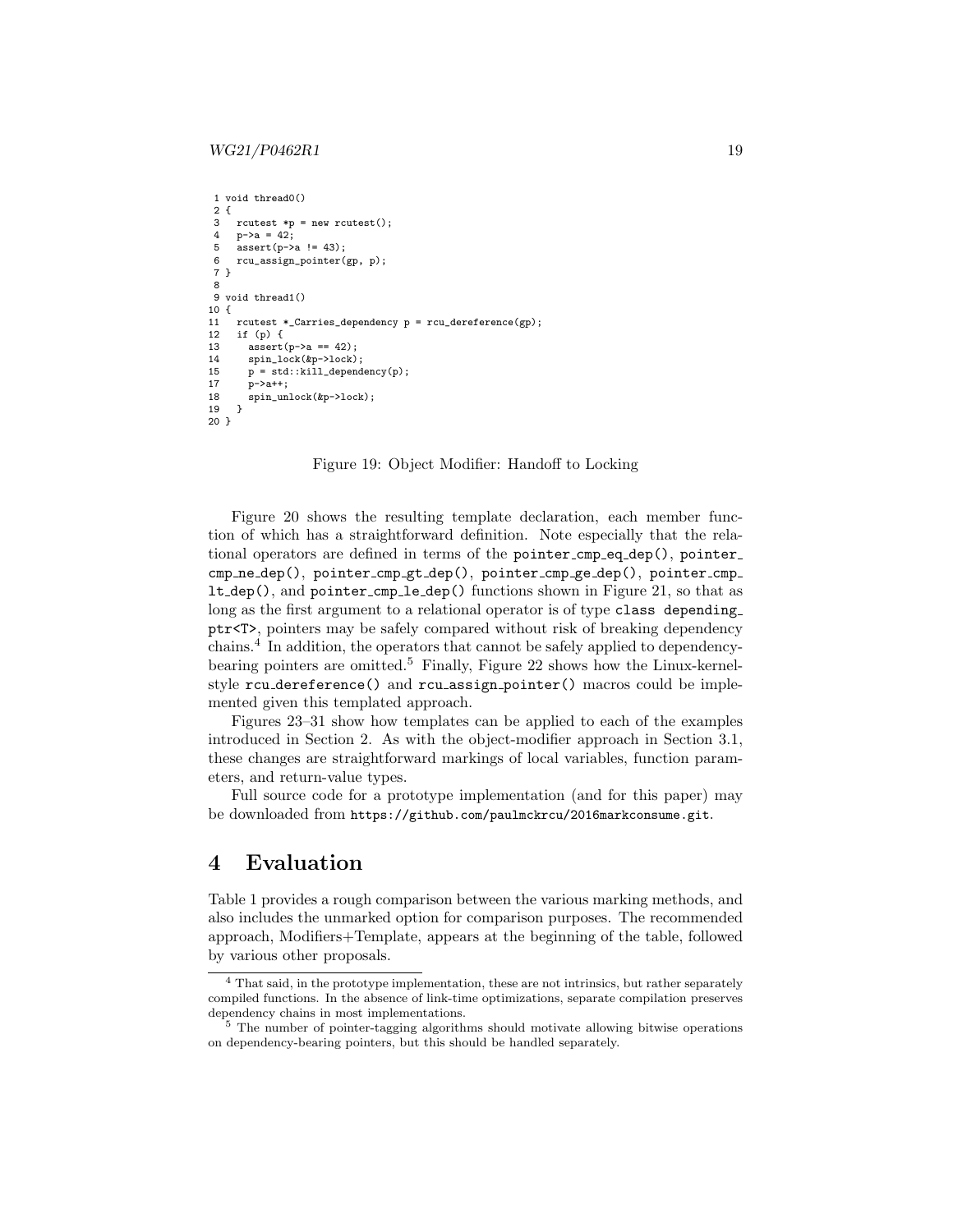```
1 template<typename T>
 2 class depending_ptr {
 3 public:
 4 typedef T* pointer;<br>5 typedef T element t
        typedef T element_type;
 6
 7 // Constructors
 8 constexpr depending_ptr() noexcept;<br>9 explicit depending ptr(T* v) noexce
9 explicit depending_ptr(T* v) noexcept;<br>10 depending_ptr(nullptr_t) noexcept;
10 depending_ptr(nullptr_t) noexcept;<br>11 depending_ptr(const depending_ptr
11 depending_ptr(const depending_ptr &d) noexcept;<br>12 depending_ptr(const depending_ptr &&d) noexcept
       depending_ptr(const depending_ptr &&d) noexcept;
13
14 // Assignment<br>15 depending_ptr
15 depending_ptr & operator=(pointer p) noexcept;<br>16 depending_ptr & operator=(const depending_ptr
16 depending_ptr & operator=(const depending_ptr &d) noexcept;<br>17 depending_ptr & operator=(const depending_ptr & &d) noexcept
17 depending_ptr& operator=(const depending_ptr &&d) noexcept;<br>18 depending_ptr& operator=(nullptr_t) noexcept;
        depending_ptr& operator=(nullptr_t) noexcept;
19
20 // Modifiers<br>21 void swap(dep
        void swap(depending_ptr& d) noexcept;
22
23 // Unary operators<br>24 // No operator!
24 // No operator!<br>25 // No prefix bi
25 // No prefix bitwise complement operator<br>26 element_type operator*() noexcept;
26 element_type operator*() noexcept;<br>27 pointer operator->() noexcept;
27 pointer operator->() noexcept;<br>28 depending_ptr<element_type> op
28 depending_ptr<element_type> operator++();
29 depending_ptr<element_type> operator++(int);
30 depending_ptr<element_type> operator--();<br>31 depending_ptr<element_type> operator--(in
31 depending_ptr<element_type> operator--(int);<br>32 pointer get() const noexcept;
32 pointer get() const noexcept;<br>33 explicit operator bool();
33 explicit operator bool();<br>34 element_type operator[](s:
        shprided by the source,
35<br>36
36 // Binary relational operators
37 bool operator==(depending_ptr v) noexcept;
38 bool operator!=(depending_ptr v) noexcept;
39 bool operator>(depending_ptr v) noexcept;<br>40 bool operator>=(depending ptr v) noexcept;
        bool operator>=(depending_ptr v) noexcept;
41 bool operator<(depending_ptr v) noexcept;<br>42 bool operator<=(depending ptr v) noexcept
42 bool operator <= (depending_ptr v) noexcept;<br>43 bool operator == (pointer v) noexcept;
        bool operator==(pointer v) noexcept;
44 bool operator!=(pointer v) noexcept;<br>45 bool operator>(pointer v) noexcept;
        bool operator>(pointer v) noexcept;
46 bool operator>=(pointer v) noexcept;<br>47 bool operator<(pointer v) noexcept;
47 bool operator<(pointer v) noexcept;<br>48 bool operator<=(pointer v) noexcept
       bool operator<=(pointer v) noexcept;
49<br>50
50 // Other binary operators<br>51 depending ptr<T> operator+
51 depending_ptr<T> operator+(size_t idx);<br>52 depending_ptr<T> operator+=(size_t idx)
52 depending_ptr<T> operator+=(size_t idx);<br>53 depending ptr<T> operator-(size t idx);
53 depending_ptr<T> operator-(size_t idx);<br>54 depending_ptr<T> operator-=(size_t idx)
       depending_ptr<T> operator-=(size_t idx);
55
56 private:
      pointer dp_rep;
```

```
58 };
```
Figure 20: Template: Declaration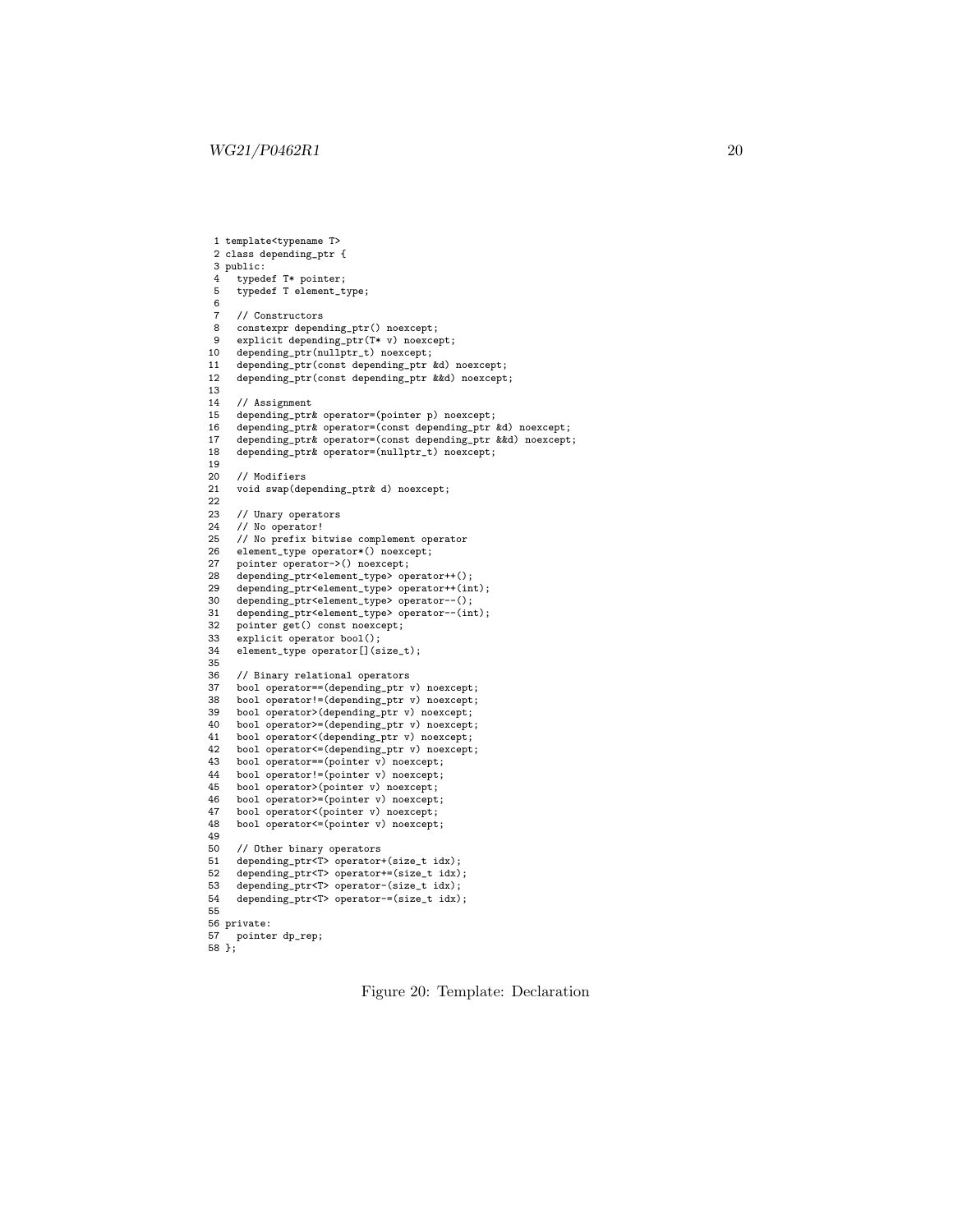<span id="page-20-0"></span>1 bool pointer\_cmp\_eq\_dep(void \*p, void \*q) noexcept;<br>2 bool pointer\_cmp\_ne\_dep(void \*p, void \*q) noexcept; 2 bool pointer\_cmp\_ne\_dep(void \*p, void \*q) noexcept;<br>3 bool pointer\_cmp\_gt\_dep(void \*p, void \*q) noexcept; 3 bool pointer\_cmp\_gt\_dep(void \*p, void \*q) noexcept;<br>4 bool pointer\_cmp\_ge\_dep(void \*p, void \*q) noexcept; 4 bool pointer\_cmp\_ge\_dep(void \*p, void \*q) noexcept;<br>5 bool pointer\_cmp\_lt\_dep(void \*p, void \*q) noexcept; 5 bool pointer\_cmp\_lt\_dep(void \*p, void \*q) noexcept; 6 bool pointer\_cmp\_le\_dep(void \*p, void \*q) noexcept;

Figure 21: Dependency-Preserving Comparisons

```
1 template<typename T>
 2 depending_ptr<T> rcu_consume(std::atomic<T*> *p)
\frac{3}{4}volatile std::atomic<typename
 5 depending_ptr<T>::pointer> *q = p;
6 // Change to memory_order_consume once it is fixed
7 depending_ptr<T> temp(q->load(std::memory_order_relaxed));
8
     return temp;
10 }
11
12 template<typename T>
13 depending_ptr<T> rcu_consume(T *p)
14 {
15 // Alternatively, could cast p to volatile atomic...
16 depending_ptr<T> temp(*(T *volatile *)&p);
17
18 return temp;
19 }
20
21 template<typename T>
22 T* rcu_store_release(std::atomic<T*> *p, T *v)
23 {
24 p->store(v, std::memory_order_release);<br>25 return v:
     return v;
26 }
27
28 template<typename T>
29 T* rcu_store_release(T **p, T *v)
30 {
31 // Alternatively, could cast p to volatile atomic...<br>32 atomic_thread_fence(std::memory_order_release);
32 atomic_thread_fence(std::memory_order_release);<br>33 *((volatile T **)p) = v:
33 *(\text{volatile } T **)p) = v;<br>34 return v;
    return v;
35 }
36
37 // Linux-kernel compatibility macros, not for atomics
38 #define rcu_dereference(p) rcu_consume(p)
39 #define rcu_assign_pointer(p, v) rcu_store_release(&(p), v)
```
Figure 22: Dependency-Preserving Release and Consume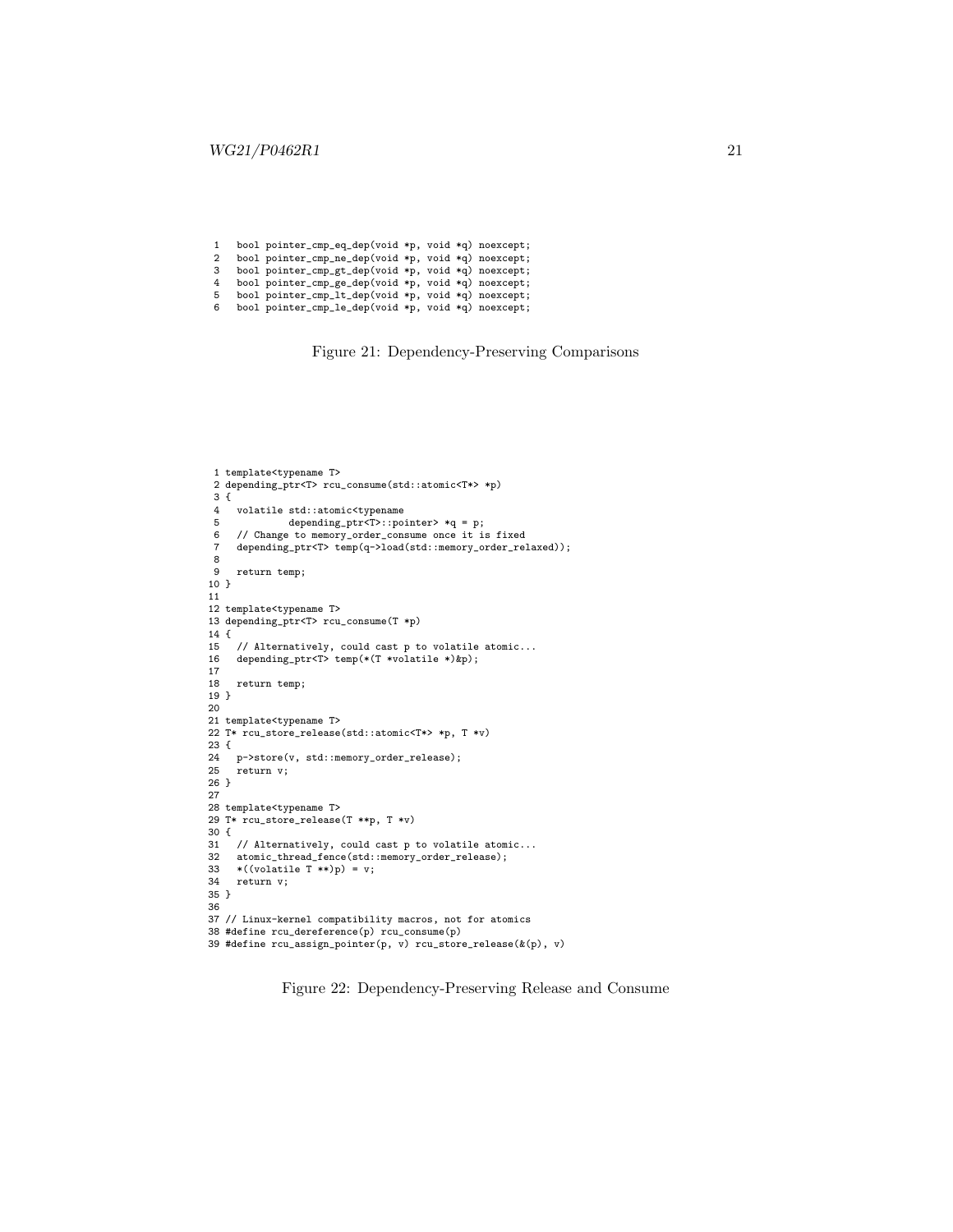```
1 void *thread0(void *unused)
 2 {
 3 rcutest *p;
 4
 5 p = new rcutest();
6 assert(p);<br>
7 n->a = 42:
     p - >a = 42;8 assert(p->a != 43);
9 rcu_store_release(&gp, p);
10 return nullptr;
11 }
12
13 void *thread1(void *unused)
\begin{array}{c} 14 \\ 15 \end{array}depending_ptr<rcutest> p;
\frac{16}{17}17 p = rcu\_cosume(kgp);<br>18 if (p)18 if (p)
19 p-\lambda a = 43;<br>20 return nullpt
    return nullptr;
21 }
```
Figure 23: Template: Simple Case

```
1 void *thread0(void *unused)
 2 {
 3 rcutest *p;
 4
 5   p = new rcutest();
  6 assert(p);
7 p->a = 42;
  8 rcu_store_release(&gp, p);
9 return nullptr;
10 }
11
12 void
13 thread1_help(depending_ptr<rcutest> q)
\begin{array}{cc} 14 & \{ \\ 15 & \end{array}15 if (q)
        assert(q-\lambda a == 42);17 }
18
 19 void *thread1(void *unused)
20 {
21 depending_ptr<rcutest> p;
22
23 p = rcu\_cosume(kgp);<br>
24 thread1_{help}(p);thread1_help(p);
 25 return nullptr;
26 }
```
Figure 24: Template: In via Function Parameter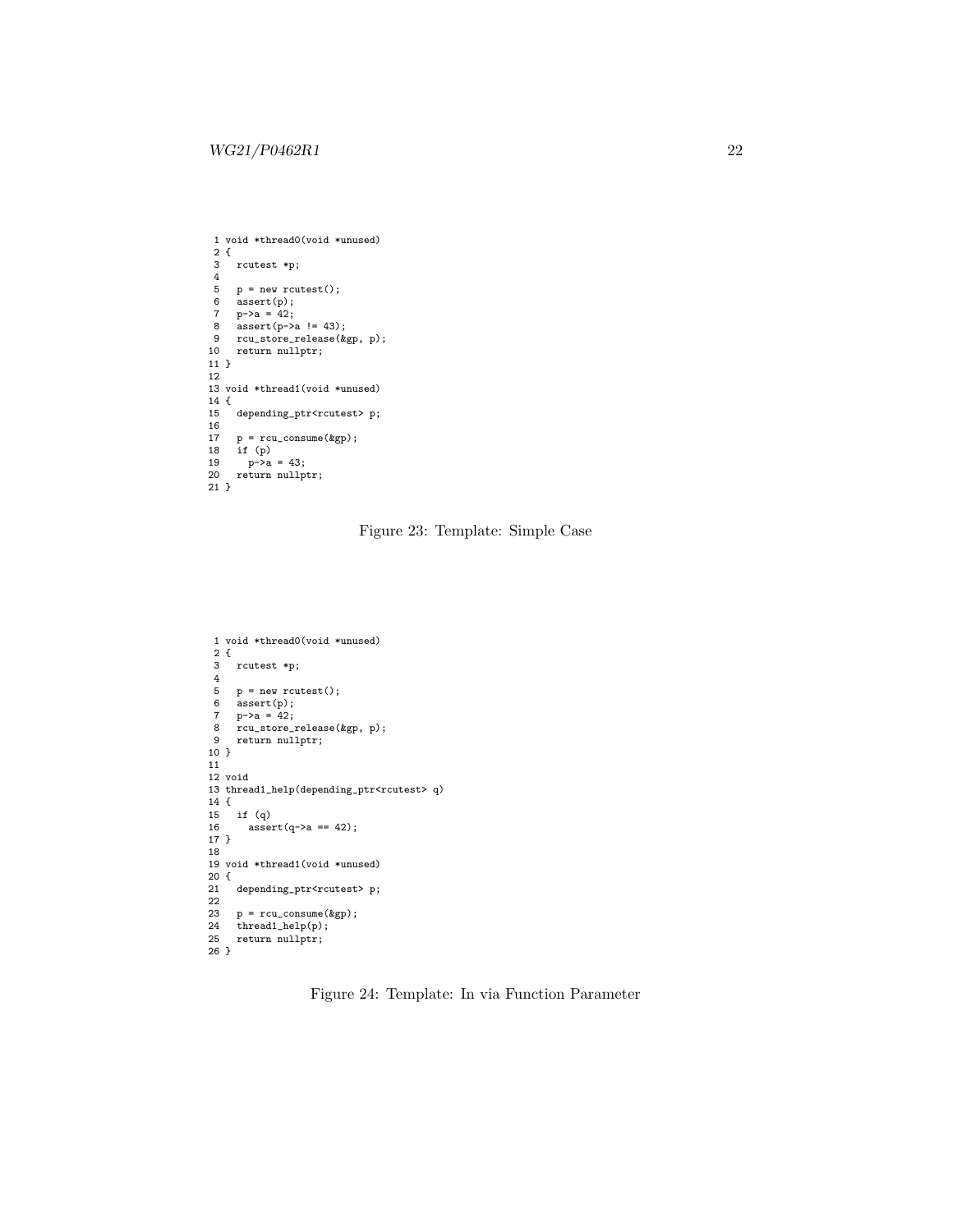```
1 void *thread0(void *unused)
\frac{2}{3} {
       rcutest *p;
 \begin{array}{c} 4 \\ 5 \end{array}p = new rcutest();
 6 assert(p);<br>
7 p-\geq a = 42;
 7 p-\gea = 42;<br>8 rcu store
8 rcu_store_release(&gp, p);<br>9 return nullptr:
      return nullptr;
10 }
11
12 depending_ptr<rcutest> thread1_help()
\begin{array}{c} 13 \\ 14 \end{array}return rcu_consume(&gp);
15 }
16
17 void *thread1(void *unused)
18 {
       depending_ptr<rcutest> p;
\begin{array}{c} 20 \\ 21 \end{array}21 p = \text{thread1}_{\text{help}}();<br>22 if (p)22 if (p)<br>23 p-\lambda ap - a = 43;24 return nullptr;
25 }
```
Figure 25: Template: Out via Function Return

```
1 void *thread0(void *unused)
 \begin{smallmatrix} 2 & \{ \\ 3 & \end{smallmatrix}rcutest *p;
 \frac{4}{5}5 p = new rcutest();<br>6 assert(p);
 6 \text{assert}(p);<br>
7 p-\geq a = 42;
 7 p-\gea = 42;<br>8 rcu_store_
       .<br>rcu_store_release(&gp, p);
 9
10 p = new rcutest();<br>11 assert(p);\overline{\mathsf{assert}}(p);
12 p-\lambda a = 43;<br>13 rcu\_store\_.<br>rcu_store_release(&gsgp, p);
\frac{14}{15}return nullptr;
16 }
17
18 depending_ptr<rcutest>
19 thread1_help(depending_ptr<rcutest> p)
20 {
21 if (p)<br>22 asser
22 assert(p-\ge a == 42);<br>23 return rcu_consume(\&g_3return rcu_consume(&gsgp);
 24 }
25
26 void *thread1(void *unused)
27 {
       depending_ptr<rcutest> p;
29
 30 p = rcu_consume(&gp);
31 p = thread1_help(p);
32 \quad \text{if (p)}<br>33 \quad \text{asse}33 \text{assert}(p-\lambda a == 43);<br>34 return nullptr;
      return nullptr;
35 }
```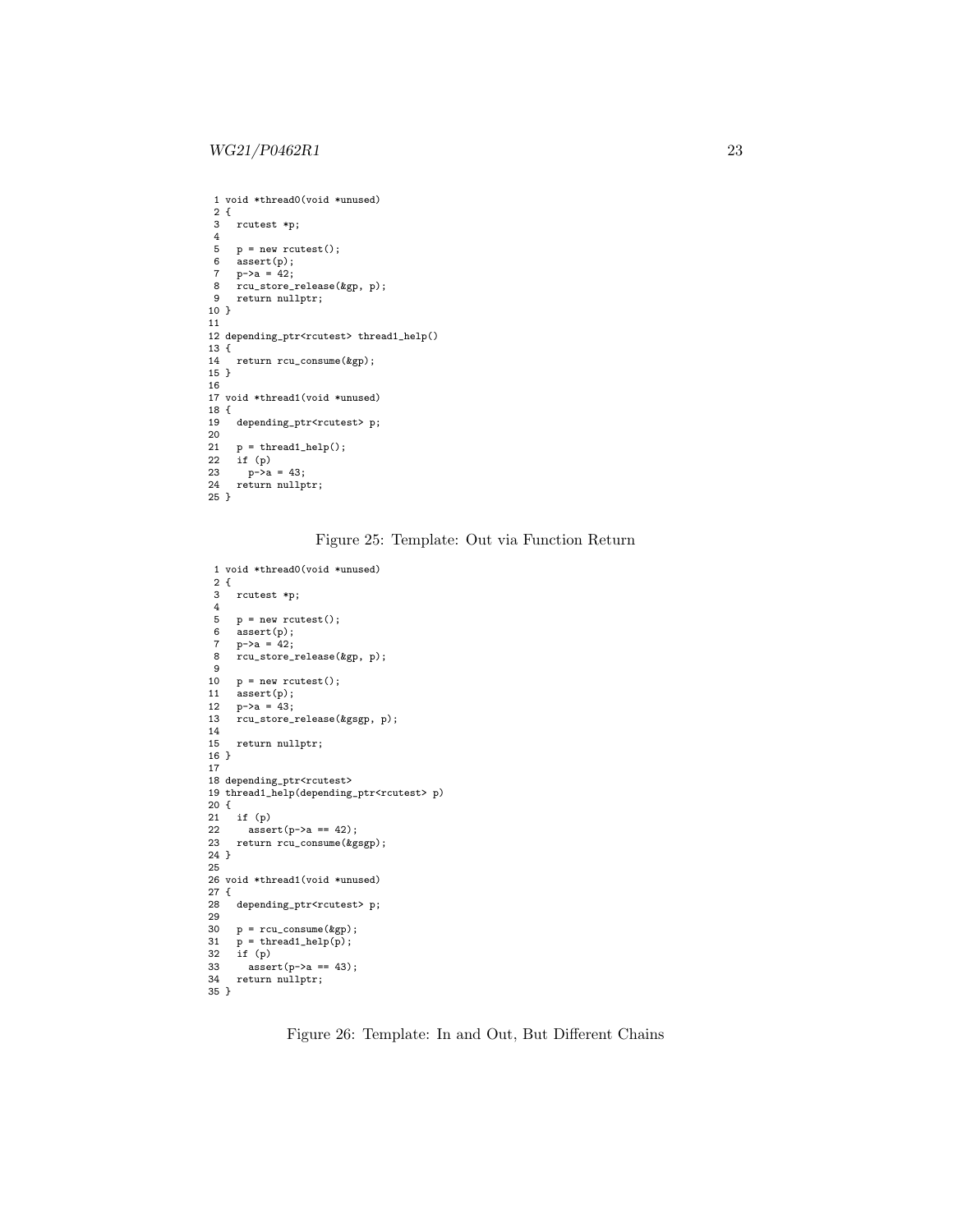```
1 void *thread0(void *unused)
 2 {
 3 rcutest *p;
 4
  5 p = new rcutest();
6 p->a = 42;
  7 rcu_store_release(&gp, p);
8 return nullptr;
9 }
10
11 void thread1_help1(depending_ptr<rcutest> q)
 12 {
13 if (q)
14 \arctan(q-\lambda a == 42);15 }
16
17 void thread1_help2(depending_ptr<rcutest> q)
 18 {
19 if (q)
         assert(q-\lambda a != 43);\begin{array}{c} 20 \\ 21 \end{array}22
 23 void *thread1(void *unused)
24 {
25 depending_ptr<rcutest> p;
\frac{26}{26}27 p = rcu_consume(&gp);
28 thread1_help1(p);
29 thread1_help2(p);
30 return nullptr;
31 }
```
Figure 27: Template: Chain Fanning Out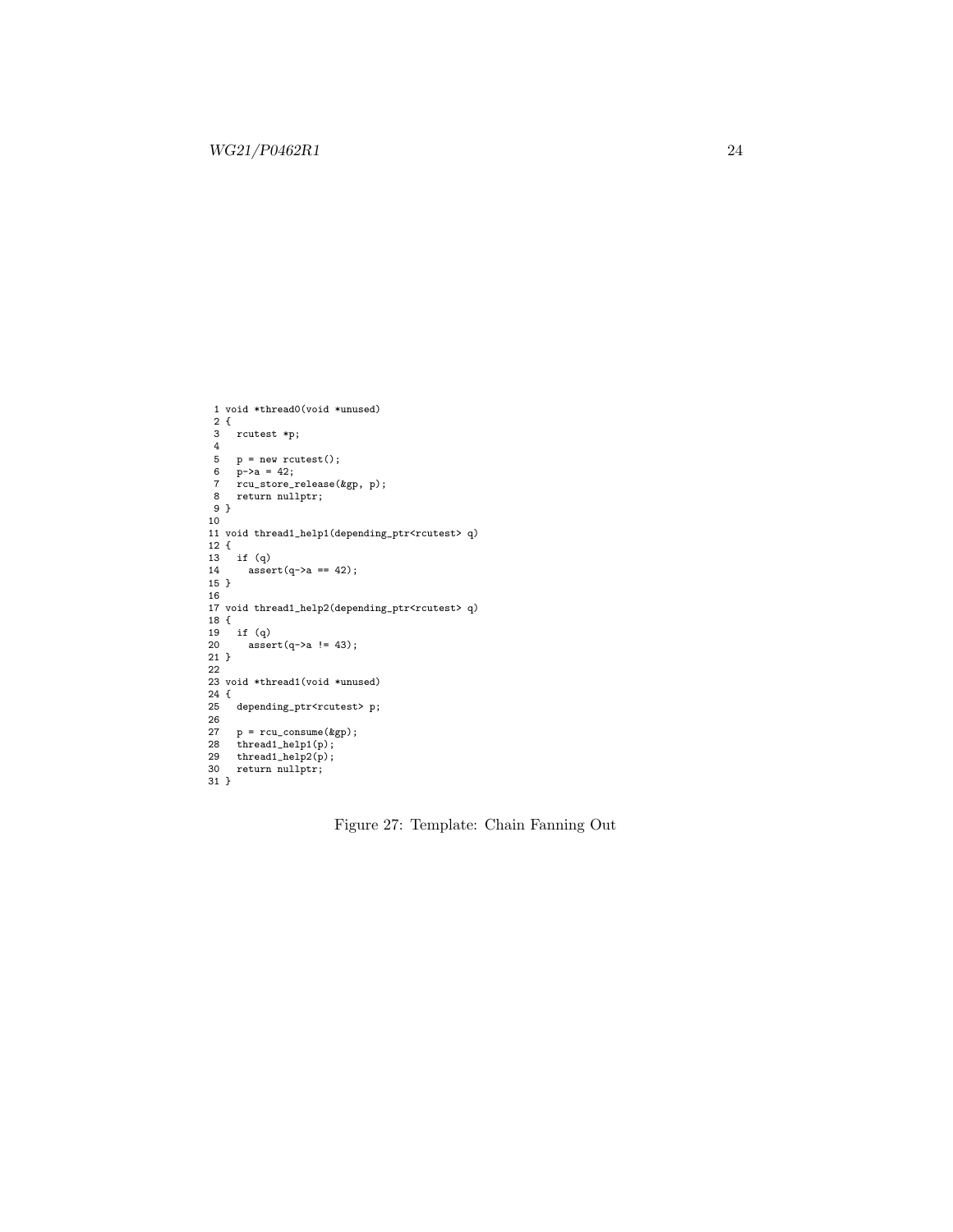```
1 void *thread0(void *unused)
  2 {
3 rcutest *p;
4 rcutest1 *p1;
 5
 6 p = new rcutest();
  7 p->a = 42;
8 rcu_store_release(&gp, p);
 9
 10 p1 = new rcutest1();
11 p1->a = 41;
12 p1->rt.a = 42;
13 rcu_store_release(&g1p, p1);
14
     return nullptr;
\begin{array}{c} 15 \\ 16 \\ 17 \end{array}17
18 void thread1_help(depending_ptr<rcutest> q)
19 {
20 if (q)assert(q-\lambda a == 42);\begin{array}{c} 21 \\ 22 \end{array} }
 23
24 void *thread1(void *unused)
25 \t{25}depending_ptr<rcutest> p;
26<br>27
28 p = rcu_consume(&gp);<br>29 thread1_help(p);<br>30 return nullptr;
       thread1_{help}(p);
     return nullptr;
31 }
32
33 void *thread2(void *unused)
34 {
       depending_ptr<rcutest1> p1;
36<br>37
 37 p1 = rcu_consume(&g1p);
38 thread1_help(depending_ptr<rcutest>(&p1->rt));
39 return nullptr;
40 }
```
Figure 28: Template: Chain Fanning In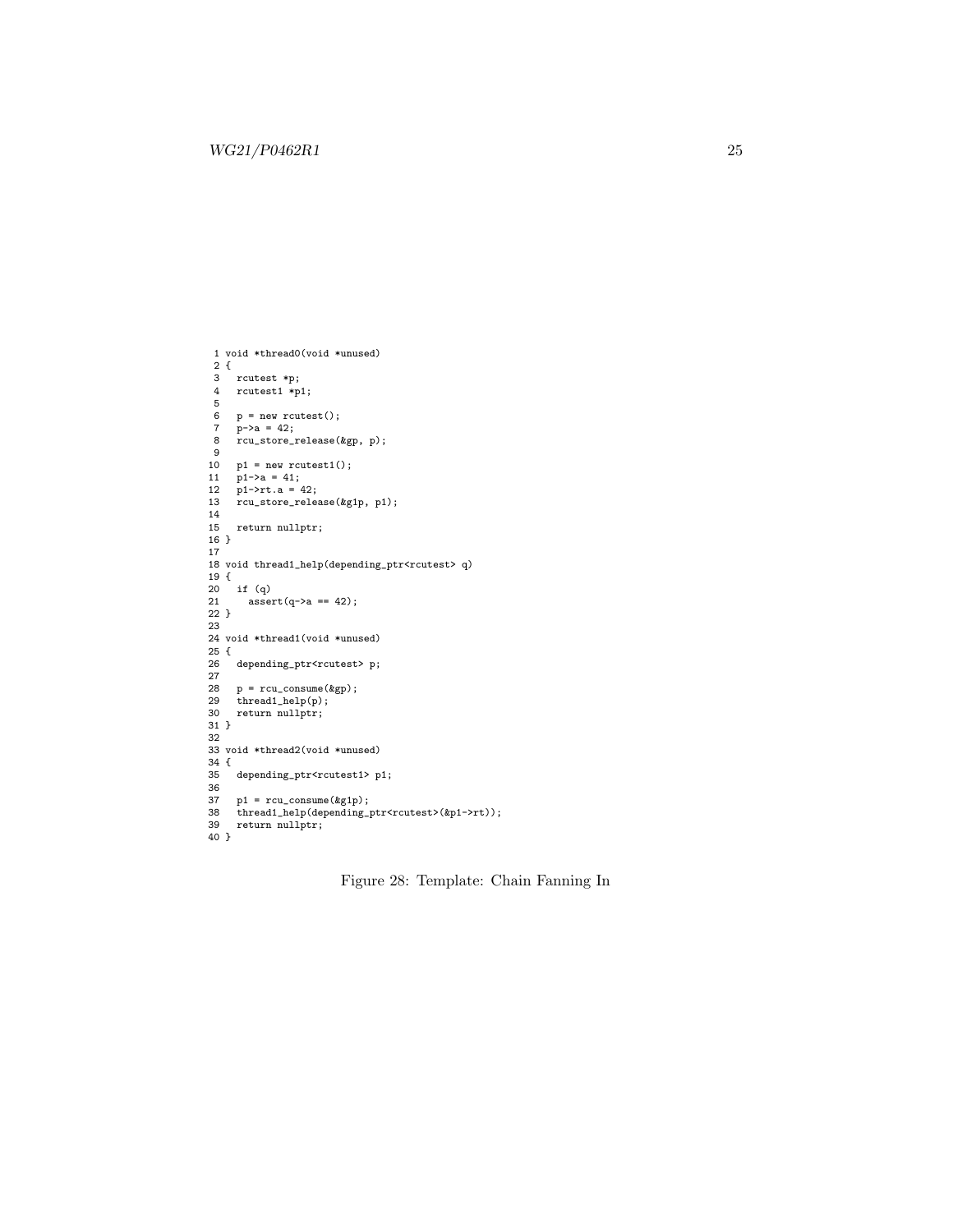```
1 void *thread0(void *unused)
  2 {
3 rcutest *p;
4 rcutest1 *p1;
 \begin{array}{c}5\\6\end{array}6 p = new rcutest();<br>7 assert(p);7 \text{assert}(p);<br>8 p-\geq a = 42;
8 p-\lambda a = 42;<br>9 p-\lambda b = 43;
9 p->b = 43;
10 rcu_store_release(&gp, p);
11
12 p1 = new \text{rcutest1};<br>13 assert(p1);13 assert(p1);
14 p1->a = 41;
15 p1->rt.a = 42;
16 p1->rt.b = 43;
17 rcu_store_release(&g1p, p1);
18
     return nullptr;
20 }
21
22 void thread1a_help(depending_ptr<rcutest> q)
23 \t{24}\text{assert}(q \rightarrow a == 42);25 \; }
26
27 void thread1b_help(depending_ptr<rcutest> q)
28 {
29 assert(q->b == 43);
30 }
31
32 void thread1_help(depending_ptr<rcutest> q)
\begin{array}{c} 33 \ \ 4 \\ 34 \end{array}34 if (q) {
          thread1a_help(q);
36 \qquad \text{thread1b\_help(q)}\,; \\37 \qquad \}37 \,38 }
39
40 void *thread1(void *unused)
\begin{array}{cc} 41 & \{ \\ 42 & \end{array}depending_ptr<rcutest> p;
43
44 p = rcu\_cosume(kgp);<br>45 thread1_help(p);
45 thread1_help(p);<br>46 return nullptr;
       return nullptr;
47 }
48
49 void *thread2(void *unused)
50 {
       depending_ptr<rcutest1> p1;
52
53 p1 = rcu_consume(&g1p);
54 thread1_help(depending_ptr<rcutest>(&p1->rt));
55 return nullptr;
56 }
```
Figure 29: Template: Chain Fanning In and Out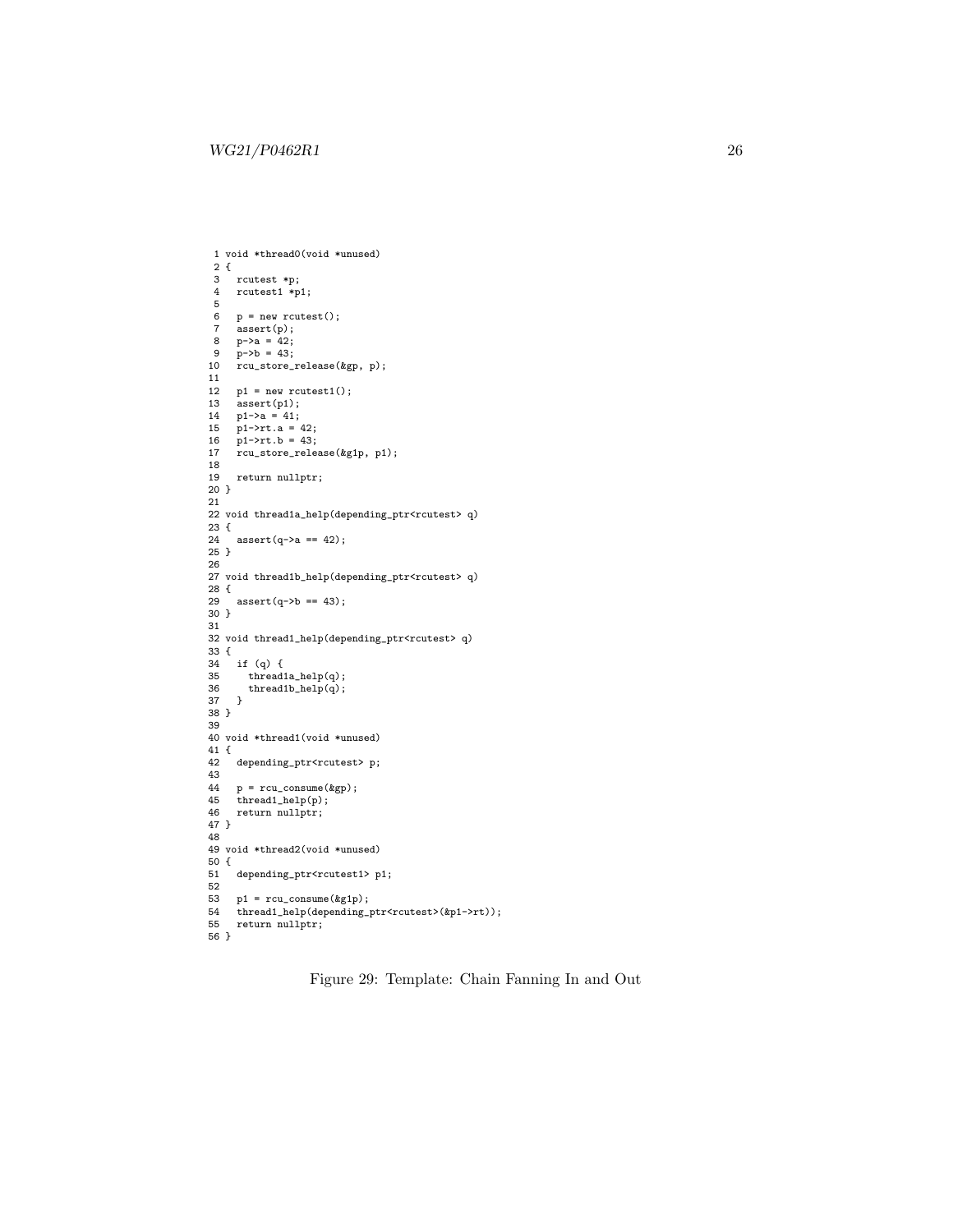```
1 void *thread0(void *unused)
 \begin{smallmatrix} 2 & \{ \\ 3 & \end{smallmatrix}3 rcutest *p;<br>4 rcutest1 *p;
     4 rcutest1 *p1;
 5
 6 p = new rcutest();<br>7 assert(p);assert(p);
 8 p - \ge a = 42;
9 p->b = 43;
10 rcu_store_release(&gp, p);
11
12 p1 = new rcutest1();<br>13 assert(p1);.<br>assert(p1);
14 p1-\ge a = 41;
15 p1->rt.a = 42;
16 p1->rt.b = 43;
17 rcu_store_release(&g1p, p1);
18
    return nullptr;
20 }
21
22 #ifdef FOO
23 void thread1a_help(depending_ptr<rcutest> q)
24 {<br>25
     assert(q-\lambda a == 42);26 }
27 #endif
28
29 void thread1b_help(depending_ptr<rcutest> q)
30 {
31 assert(q->b == 43);
32 }
33
34 void thread1_help(depending_ptr<rcutest> q)
35 {
36 if (q) {
37 #ifdef FOO
38 thread1a_help(q);
39 #endif<br>40 th
     {\rm thread1b\_help(q)}\,;41 }
42 }
43
44 void *thread1(void *unused)
45 {
46 depending_ptr<rcutest> p;
47
48 p = rcu\_cosume(kgp);<br>49 thread1_help(p);
49 thread1_help(p);
50 return nullptr;
51 }
52
53 void *thread2(void *unused)
54 {
55 depending_ptr<rcutest1> p1;
56
57 p1 = rcu\_cosume(kg1p);<br>58 thread1_help(depending_
58 thread1_help(depending_ptr<rcutest>(&p1->rt));<br>59 return nullptr;
      return nullptr;
60 }
```
Figure 30: Template: Conditional Compilation of Chain Endpoints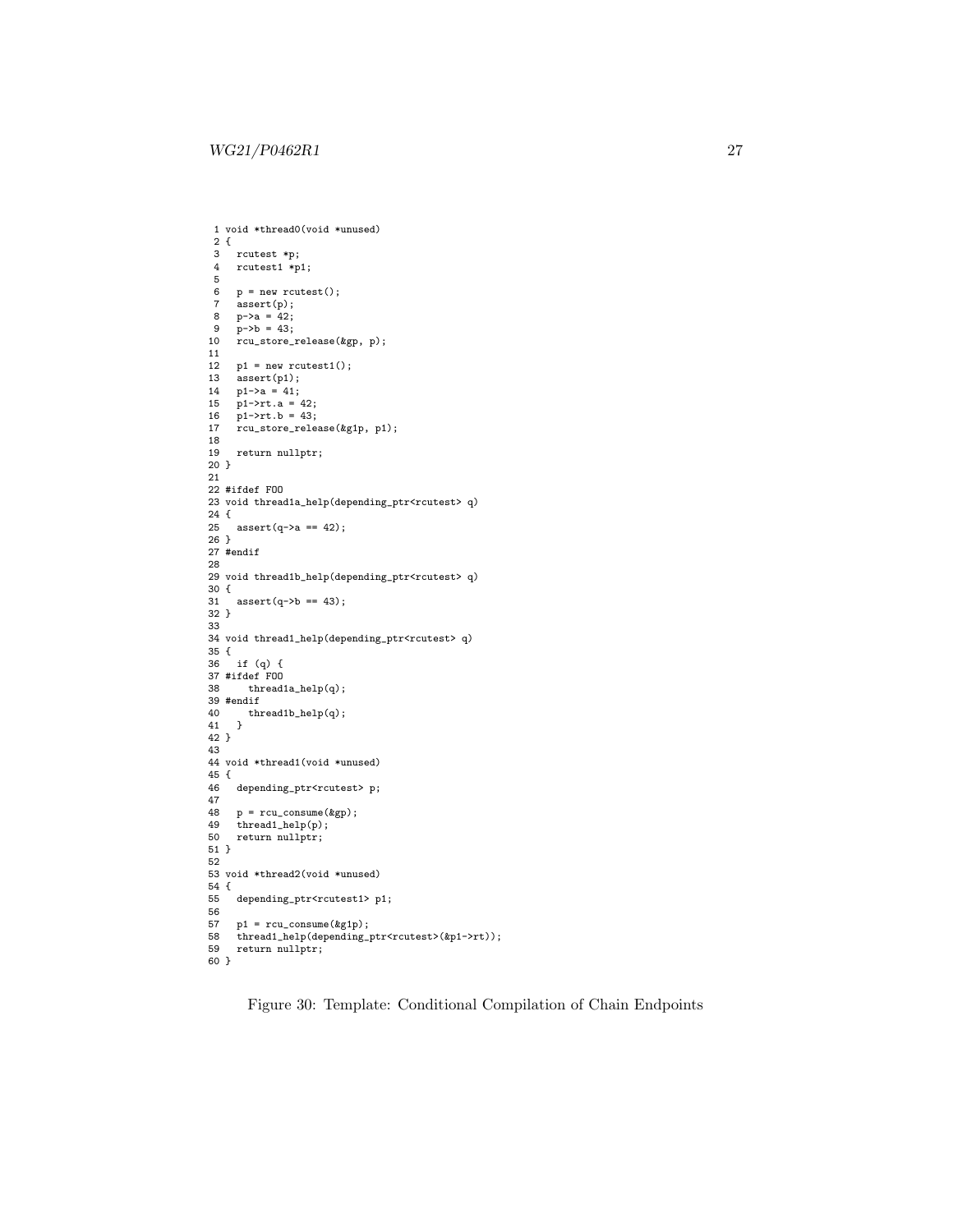<span id="page-27-0"></span>

| Mark:                                         | Ease of Compilation | Ease of Modification | Precise Dependency Chains | Cross-Function Dependency Chains | Cross-Compilation-Unit Dependency Chains | C Compatibility | Formal Verification |
|-----------------------------------------------|---------------------|----------------------|---------------------------|----------------------------------|------------------------------------------|-----------------|---------------------|
| Modifier+Template (Sections $3.1$ and $3.2$ ) |                     | $\overline{O}$       |                           |                                  |                                          |                 |                     |
| Translation Unit (Appendix A.1)               | $\mathbf T$         |                      | N                         |                                  | ${\bf m}$                                |                 | $\rm N$             |
| Range of Code (Appendix A.2)                  | t.                  |                      | N                         | m                                | m                                        |                 | $\overline{\rm N}$  |
| Functions (Appendix A.3)                      | $\mathbf t$         |                      | N                         | m                                | m                                        |                 | Ν                   |
| Objects (Appendix A.4)                        |                     |                      |                           |                                  |                                          |                 |                     |
| Attribute (Appendix A.4.1)                    |                     | $\circ$              |                           | t                                | t                                        | a               |                     |
| Type Qualifier (Appendix A.4.2)               |                     | $\mathbf O$          |                           |                                  |                                          |                 | N                   |
| Modifier (Section 3.1)                        |                     | $\mathbf{o}$         |                           | t                                | t                                        |                 |                     |
| Template (Section 3.2)                        |                     | $\overline{O}$       |                           |                                  |                                          | N               |                     |
| $Root/Leaf$ (Appendix A.5)                    |                     | A                    |                           | $\overline{2}$                   | $\overline{2}$                           | $\overline{?}$  | $\overline{?}$      |
| Nothing                                       |                     |                      | Ν                         |                                  |                                          |                 | N                   |

|  |  | Table 1: Dependency-Chain Marking Evaluation |  |
|--|--|----------------------------------------------|--|
|--|--|----------------------------------------------|--|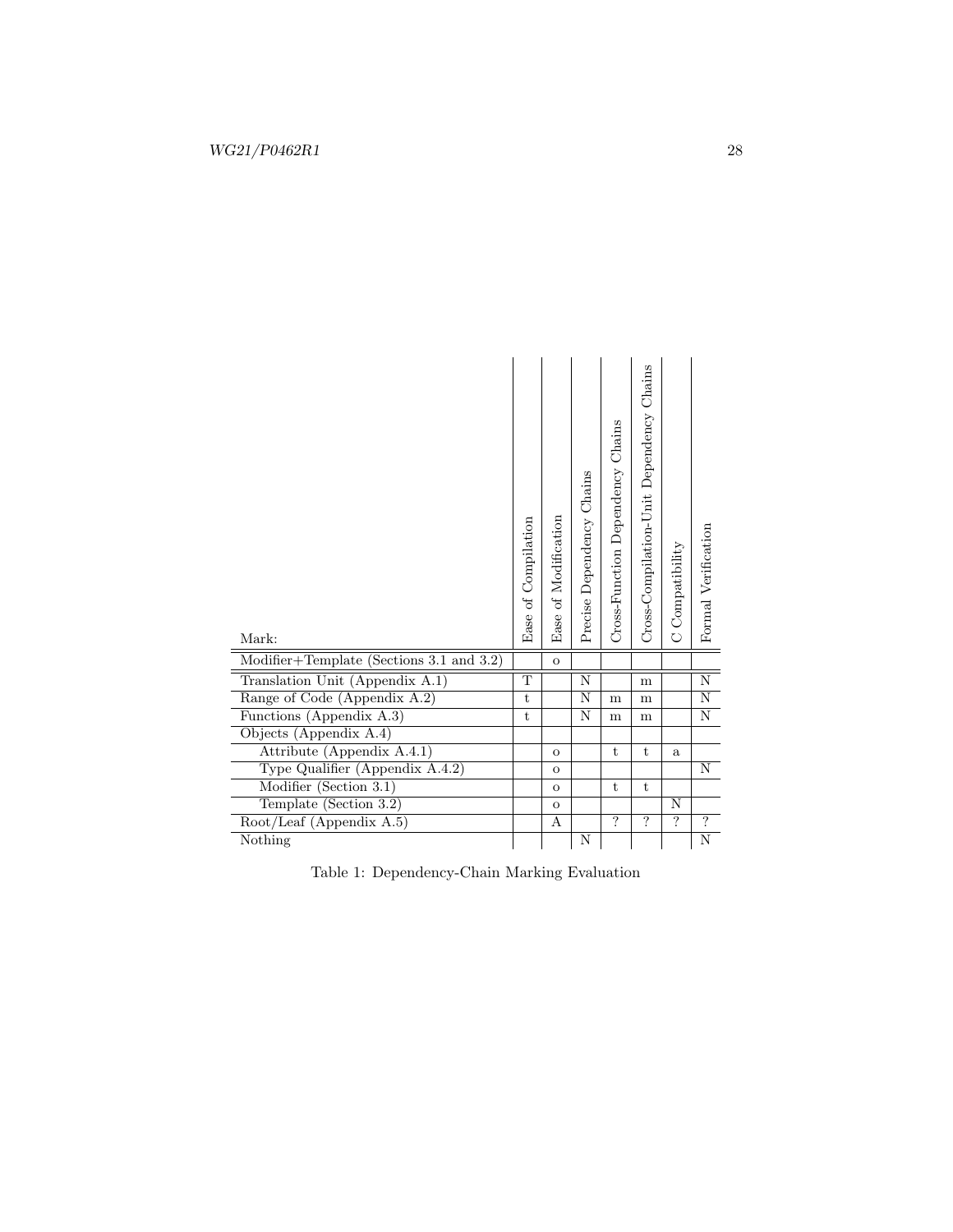```
1 void *thread0(void *unused)
2 \t3rcutest *p;
\frac{4}{5}p = new rcutest():
6 p - \ge a = 42;
7 assert(p->a != 43);
8 rcu_store_release(&gp, p);
9 return nullptr;
10 }
11
12 void *thread1(void *unused)
13 {
14 depending_ptr<rcutest> p;
\frac{15}{16}p = rcu_{consume}(kgp);17 if (p) {
        assert(p-\lambda a == 42);19 spin_lock(&p->lock);<br>20 p = std::kill_depend
20 p = std::kill_dependency(p);<br>21 p \rightarrow a++:
21 p-\lambda a+1;<br>22 spin un
      spin_unlock(&p->lock);
23 }
      return nullptr;
25 }
```
Figure 31: Template: Handoff to Locking

For ease of compilation, the cells corresponding to methods that explicitly mark dependency chains or that don't require marking at all are left blank. Those that require tracing dependency chains throughout the full translation unit are marked "T" and those that limit the code in which tracing is required are marked "t".

For ease of modification, the cells corresponding to methods that either require no marking or that mark large-scale entities are left blank. Those that require marking the definitions of objects that carry dependencies are marked "o", and those require marking of individual accesses are marked "A".

Cells corresonding to those methods that precisely mark dependency chains are left blank, otherwise, they are marked "N".

For cross-function dependency chains, those methods that either support cross-function marking or that do not require such marking are left blank. Those that require manual consistency checks are marked "m", those that are amenable to consistency-check tooling are marked "t", and those that are not fleshed out sufficiently to tell are marked "?". These same markings are used for crosscompilation-unit dependency chains.

Cells corresponding to those methods supporting C compatibility are left blank. Those that would support C compatibility if C were to provide attributes are marked "a". Those that do not support C compatibility (at least not unless combined with some other method) are marked "N", and those that are not fleshed out sufficiently to tell are marked "?".

Cells corresponding to methods believed to support formal verification are left blank, those that are believed not to support formal verification are marked "N", and those that are not fleshed out sufficiently to tell are marked "?". Note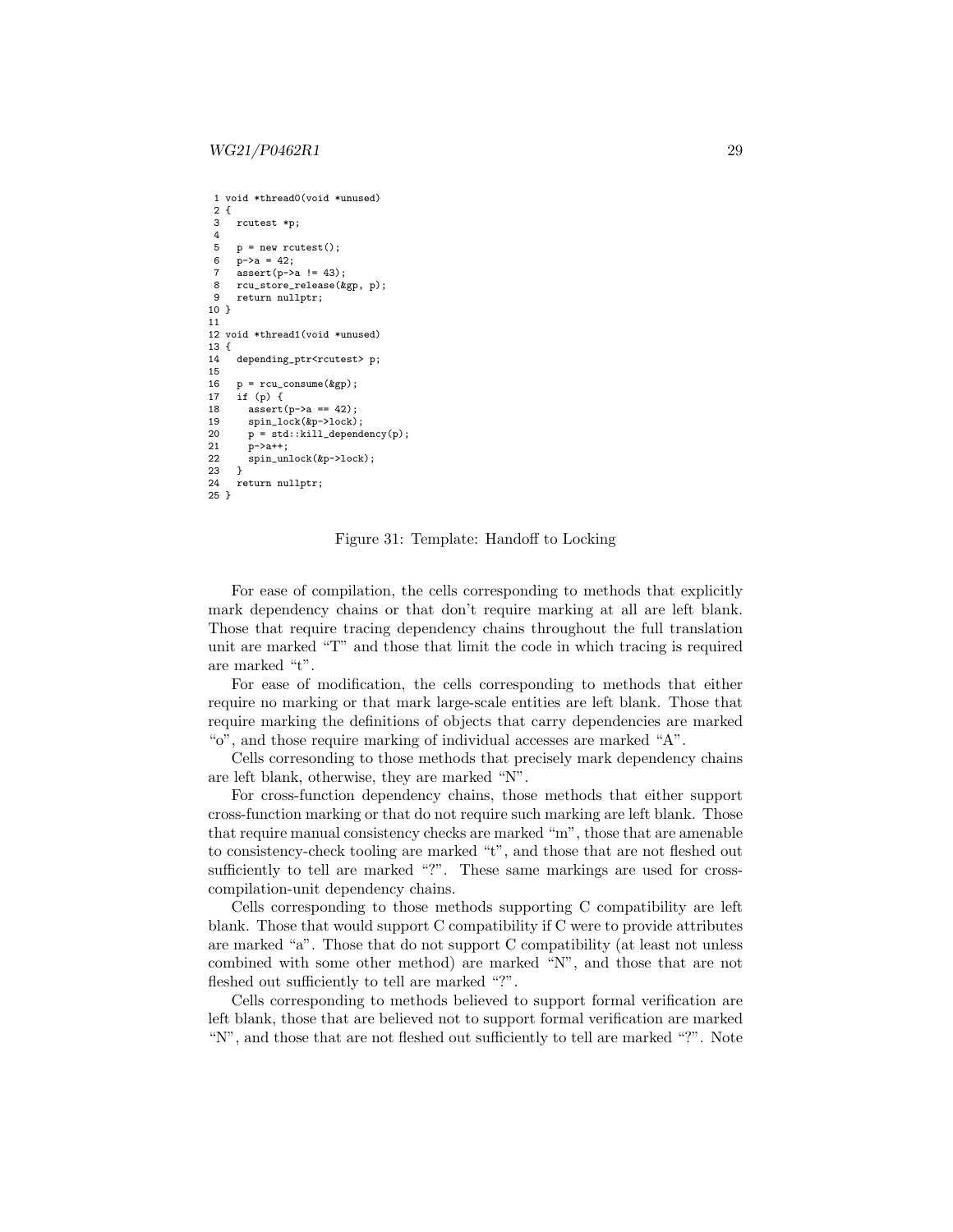that the object type qualifier could in theory support formal verification, but the specific proposal rules this out by requiring that the compiler treat memory order consume loads as potentially returning any value from the type.

Following the lead of C11 and  $C++11$  atomics, the "Modifier+Template" row covers the combination of marking objects with template classes (for  $C++$ ) and with an typed object modifier (for C), a combination that appears to be quite attractive. This should be further combined with a totally unmarked option for use by standalone projects such as the Linux kernel.

The best possible method would have a row of all blank cells.

## 5 Summary

This paper reviewed the 2016 discussions of memory order consume that took place at the Jacksonville meeting, presented several representative use cases, listed evaluation criteria, presented a number of marking proposals, and provided a comparative evaluation. The paper presents two of the marking proposals in depth, including code for the representative use cases.

We recommend a combination of typed object modifier (for C compatibility) and a template class (for  $C_{++}$ ), which is similar to the approach used by atomics. For standalone applications such as the Linux kernel, there should additionally be an unmarked option, where the implementation assumes that everything that could legally marked is so marked.

## References

- <span id="page-29-1"></span>[1] Compaq Computer Corporation. Shared memory, threads, interprocess communication. Available: [http://h71000.www7.hp.com/wizard/](http://h71000.www7.hp.com/wizard/wiz_2637.html) [wiz\\_2637.html](http://h71000.www7.hp.com/wizard/wiz_2637.html), August 2001.
- <span id="page-29-3"></span>[2] Hill, M. D., Hower, D., Moore, K. E., Swift, M. M., Volos, H., and Wood, D. A. A case for deconstructing hardware transactional memory systems. Tech. Rep. CS-TR-2007-1594, Department of Computer Sciences, University of WisconsinMadison, Madison, Wisconsin, 2007.
- <span id="page-29-2"></span>[3] SITES, R. L., AND WITEK, R. T. Alpha AXP Architecture, second ed. Digital Press, 1995.
- <span id="page-29-0"></span>[4] Smith, R. Working draft, standard for programming language C++. [http://www.open-std.org/jtc1/sc22/wg21/docs/papers/2015/](http://www.open-std.org/jtc1/sc22/wg21/docs/papers/2015/n4527.pdf) [n4527.pdf](http://www.open-std.org/jtc1/sc22/wg21/docs/papers/2015/n4527.pdf), May 2015.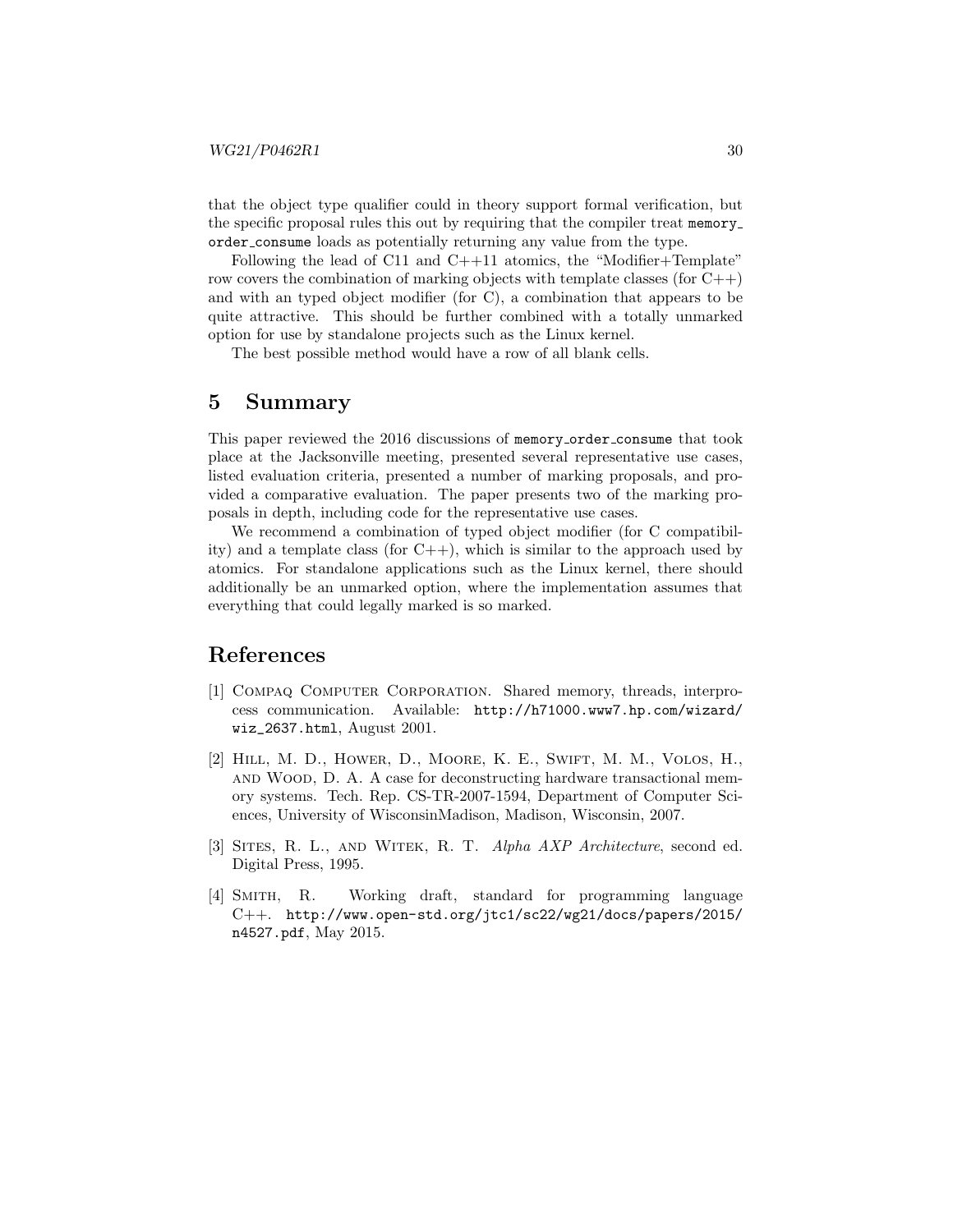## A Roads Not Taken

This appendix lists proposals that were never filled out, and thus not selected.

## <span id="page-30-0"></span>A.1 Mark Translation Unit

Within the language, translation-unit marking could be accomplished by a pragma or by a language feature that changed the way pointers are implemented. A compiler command-line argument could also be used, but this is of course outside the standard. It would be desirable for marked translation units to be able to be linked with unmarked translation units.

This approach could be useful in cases where only a few of the translation units contain dependency chains. However, software-engineering considerations would likely cause many such projects to mark all the translation units, which would of course result in the same dependency-chain-tracing complexity as would unmarked dependency chains. Any full proposal for this approach should therefore describe how this issue will be handled.

## <span id="page-30-1"></span>A.2 Mark Range of Code

Ranges of code could be marked by pragmas, through use of C preprocessor symbols, or via other ad-hoc means. However, again, software-engineering considerations would likely cause many such projects to mark all the translation units, which would of course result in the same dependency-chain-tracing complexity as would unmarked dependency chains. Any full proposal for this approach should therefore describe how this issue will be handled.

## <span id="page-30-2"></span>A.3 Mark Functions

Functions containing dependency chains could be marked with an attribute (for example, something like [[function carries dependencies]]) or a keyword (for example, something like FunctionCarriesDependencies).

Proper use of this approach eliminates issues with dependencies passing through dependency-unaware code: Simply mark the relevant functions. However, although there are many software-engineering reasons for preferring small functions, the fact remains that large functions are not uncommon in production code. Large marked functions of course result in similar dependency-chaintracing complexity as would unmarked code, so any full proposal for this approach should describe how this tracing will be handled.

### <span id="page-30-3"></span>A.4 Mark Objects

This class of proposals marks the objects that are to carry dependencies. These objects must be of pointer type. Note that implementations requiring pointto-point associations between each memory order consume load and its corre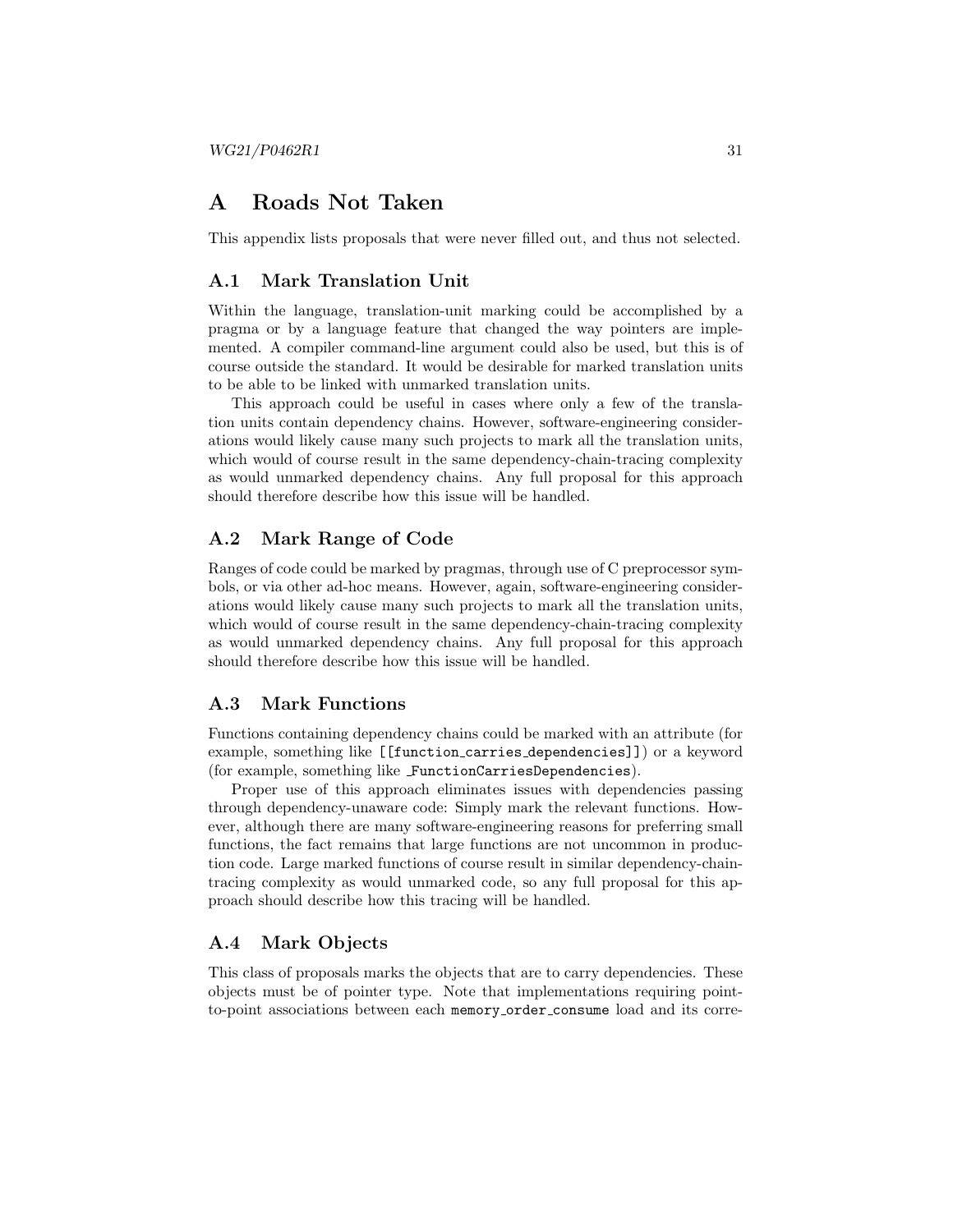sponding dependent memory references can generate these associations based on the operations carried out on a given marked object.

#### <span id="page-31-1"></span>A.4.1 Attribute

This approach, suggested by Clark Nelson, generalizes the [[carries dependency]] attribute specified in the C++11 standard so that it applies to objects, including variables, formal parameters, return values, and class members. This paper further modifies this proposed attribute so as to also restrict it to pointer-like objects.

There have been some objections to attributes on the grounds that attributes are not supposed to change program semantics, but no consensus as to whether or not this objection is substantive.

The changes to the examples from Section [2](#page-2-0) are similar to those shown in Section [3.1.](#page-10-0)

#### <span id="page-31-2"></span>A.4.2 Type Qualifier

This approach, put forward by Torvald Riegel in response to Linus Torvalds's spirited criticisms of the current C11 and C++11 wording, introduces a new value dep preserving type qualifier. Objects marked with this type qualifier carry dependencies.

Again, the changes to the examples from Section [2](#page-2-0) are similar to those shown in Section [3.1.](#page-10-0)

### <span id="page-31-3"></span>A.5 Mark Root/Leaf Pairs

These approaches create point-to-point associations between memory order consume loads and the memory references that depend on them. Function calls can be handled by using the arguments of the function call and the function parameters as intermediate points in the association. Function returns can be handled by using the function return declaration and the function return value.

However, these point-to-point associations are required to gracefully handle bushy dependency trees, dependency trees that fan both in and out, and conditional compilation. Any scheme that relies on directly referencing a specific location in the source code will fall afoul of these requirements.

One approach is to use a unique identifier for each dependency tree, and associate each relevant point in the code with the corresponding identifiers.

Note that the root-leaf information could in theory be extracted by the compiler based on object markings (see Section [A.4\)](#page-30-3).

## <span id="page-31-0"></span>B Change Log

This paper first appeared as WG21/P0462R1 in October of 2016. Revisions to this document are as follows: